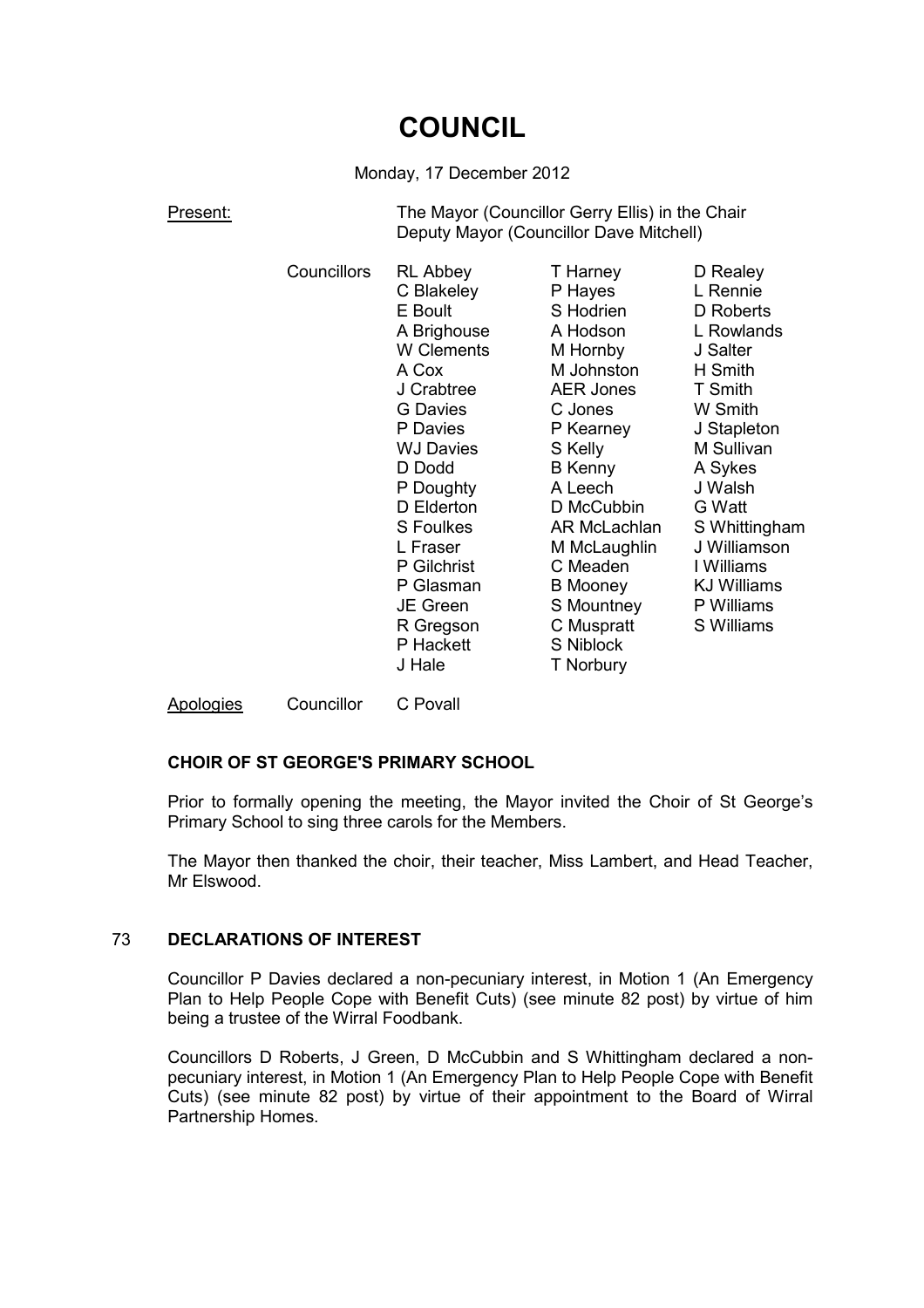Councillors R Abbey and A Leech declared a non - pecuniary interest in Motion 1 (An Emergency Plan to Help People Cope with Benefit Cuts) (see minute 82 post) by virtue of their appointment to the Leasowe Community Homes Management Board.

Councillors A McLachlan, D Realey and H Smith declared a non-pecuniary interest in Motion 1 (An Emergency Plan to Help People Cope with Benefit Cuts) (see minute 82 post) by virtue of their appointment to the Board of Beechwood and Ballantyne Community Housing Association.

#### 74 **MAYOR'S COMMUNICATIONS**

The Mayor's Chaplain, Revd Dr David Chester, led the Council in prayers.

The Mayor referred to the recent deaths of both Councillors Peter Johnson and Anne McArdle and the Council stood in silent tribute to their memories.

The Leader of the Council paid tribute to both Councillors Johnson and McArdle for their outstanding dedication and service to the Council and to their respective communities.

The Leader of the Conservative Group (Councillor Green) and Leader of the Liberal Democrat Group (Councillor Harney) endorsed the comments of Councillor P Davies and paid tribute to Councillors Johnson and McArdle.

The Mayor invited all Members and the public to join with him and Lord Ashdown who would be unveiling a new memorial in Birkenhead on Tuesday 18 December, 2012, to celebrate the courage of the "Cockleshell Heroes" - a group of Royal Marine canoeists who were behind one of the most daring raids of World War II.

#### 75 **PETITIONS**

A. In accordance with Standing Order 21, the Mayor received a petition submitted by Councillor S Niblock on behalf of 139 signatories against the closure of Bebington / New Ferry Youth Club.

#### **Resolved - That the petition be noted and referred to the appropriate chief officer in accordance with Standing Order 34.**

B. (1) In accordance with the Petition Scheme (when petitions with a threshold of 1500 signatures triggered a Council debate) the Council received a petition of some 3167 signatures, with a further 3513 signatures, presented at the meeting. submitted by Mr R Quinn opposing the £100m cuts to jobs and services in Wirral.

Mr Quinn of Wirral United Against Cuts addressed the Council on behalf of the petitioners. He urged the Council to fight the cuts and called for a public meeting to discuss how the Council could fight back against the cuts.

On a motion by Councillor Davies, seconded by Councillor McLachlan, and following a debate, it was then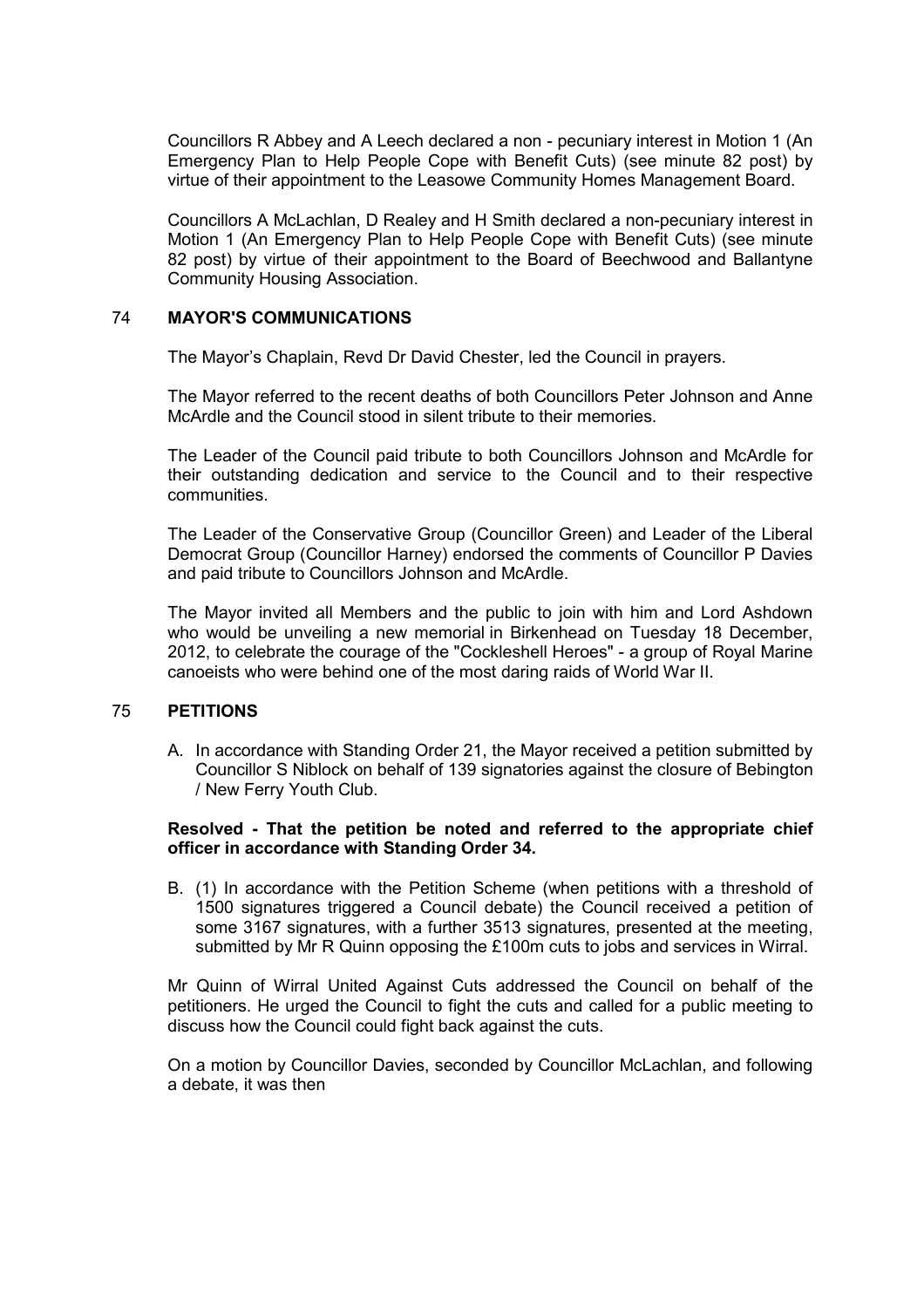#### **Resolved – That Mr Quinn be thanked for his presentation, the petition be noted and his comments be considered as part of the ongoing consultation process on the budget options.**

(2) In accordance with the Petition Scheme (when petitions with a threshold of 1500 signatures triggered a Council debate) the Council received a petition of some 7644 signatures, submitted by Vikki Ogilvie asking the Council to keep the Wirral Dog warden service operated from Birkenhead Council Kennels.

Mr P Simpson, of the Friends of Birkenhead Council Kennels, addressed the Council and spoke of the Friends' desire to work with the Council in reducing the costs of the service and to help keep the kennels in Birkenhead.

On a motion by Councillor Davies, seconded by Councillor McLachlan, and following a debate, it was then -

**Resolved – That Mr Simpson be thanked for his presentation, the petition be noted and his comments be considered as part of the ongoing consultation process on the budget options.**

#### 76 **MINUTES**

The minutes of the meetings of the Council held on 9 and 15 October, 2012, had been circulated to members and it was –

#### **Resolved – That the minutes be approved and adopted as a correct record.**

#### 77 **LEADER'S ANNOUNCEMENTS**

The Leader of the Council, Councillor Phil Davies, addressed the Council on the following matters:

• National Postal Workers Day,

As today was National Postal Workers Day he, along with three colleagues, had visited Royal Mail Postal Workers at the Wallasey Sorting Office that morning to help celebrate the hard work and dedication of hundreds of thousands of women and men who collected, sorted and delivered letters, parcels and packets, including those working in post offices who collected and managed packets and parcels and many working behind the scenes to make the post a success for everyone across the UK.

It was expected to be one of the busiest days of the year in the postal industry with 130 millions of items in the system and he recorded his personal thanks and appreciation for the fantastic work that postal workers did for the people of Wirral.

• A554 Tower Road Dock Bridges 'A' and 'C' Refurbishment Works

Work to the two bridges on the A554 Tower Road between Birkenhead and Wallasey was completed on Friday 14 December 2012, with the road being fully re-opened to traffic before the early evening peak-hour.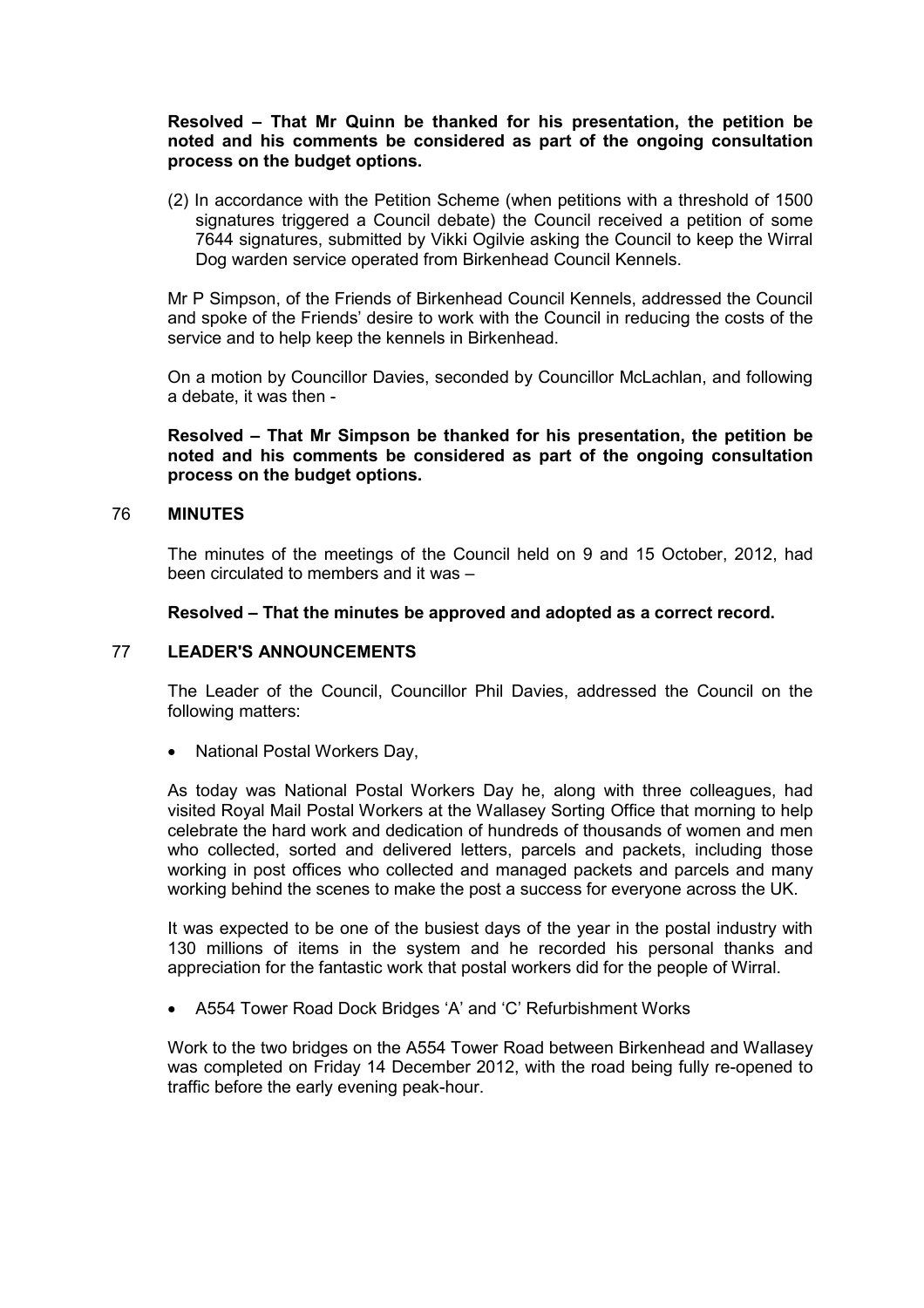These essential works were necessary to ensure that the structures remained safe for the passage of vehicles.

The works had successfully been completed on schedule and to budget, despite several periods of unfavourable weather. In order to meet the demanding timescale for carrying out the work, the Contractor had also worked during the course of a number of weekends and he offered congratulations to all concerned.

• Merseyside Pension Fund

Merseyside Pension Fund was congratulated on winning the Local Government Chronicle Fund of the Year for funds in excess of £2 bn; it had beaten some considerably larger funds, at the Local Government Chronicle Awards Dinner which had taken place in London the previous week. Councillor Pat Glasman, Chair of the Pensions Committee, had received the award together with staff from the team. It was a real achievement and was the second national award the Fund had won this year.

• Outdoor Fitness Equipment

The Parks and Countryside Service had been successful with a funding application of £200,000 for outdoor fitness equipment; the funding was to provide 3 Fitness Trails (like the existing ones in Birkenhead and Central Parks) and 6 Gyms, which would consist of a grouping of approximately three or four items of equipment.

The funding, which was through NHS Wirral's - Health Innovation fund, was to provide additional freely accessible outdoor fitness equipment in Parks and green spaces, in the most deprived communities in Wirral where greatest need was identified.

• Ofsted Report

A new report by Ofsted had shown that standards in Wirral's schools were rising steadily. Ofsted's annual report into services for children and young people for 2011/2012 showed that:

- $\circ$  83 per cent of primary age pupils in Wirral attended good or outstanding primary schools
- o 72 per cent of secondary age pupils in Wirral attended good or outstanding secondary schools

The figure for primary schools was particularly gratifying as out of 153 local authorities around the country, Wirral came 19th in a table listing local authorities where pupils were most likely to attend a good or outstanding primary school. Wirral was also one of only a few local authorities nationally where there were no schools in special measures or with a notice to improve. These figures were a tribute to the staff and pupils of all Wirral's schools and he congratulated everyone concerned including the staff in the Children and Young People's Department.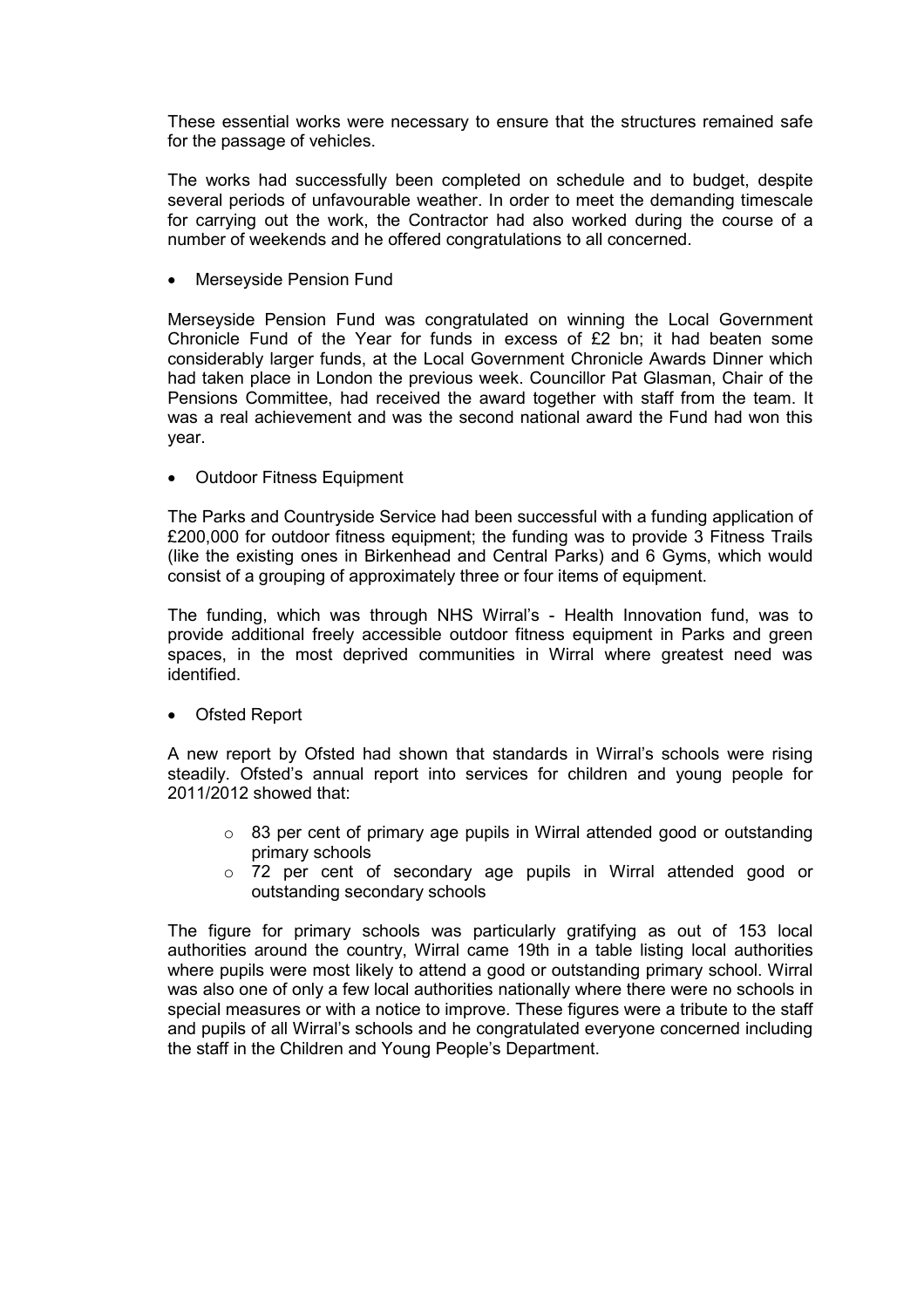• Corporate Peer Challenge

The report of the Local Government Association's Peer Challenge Team was published recently (a copy was on the Council's website). The report, by local authority experts, confirmed that the Council's general approach to tackling its financial and corporate governance issues was right. He was pleased that all parties had welcomed this report and that they had had a very interesting session at the Floral Pavilion the week before last on the findings of the report and what kind of Council the Council aimed to become over the next  $5 - 10$  years. Member engagement at these sessions had been good, and he asked that those who had not yet engaged to get involved in further events which would be held in the New Year.

• £1 million Big Lottery Grant for Beechwood

He congratulated everyone involved in securing a Big Lottery grant of £1 million for Beechwood. The funding would be spent on projects to benefit the local community and would help to tackle the high levels of deprivation in this area.

#### 78 **MATTERS REQUIRING APPROVAL BY THE COUNCIL**

In accordance with Standing Order 7(1) a number of matters were submitted for approval by the Council.

One matter from Cabinet on 29 November, 2012, minute 132 (Welfare Reform – Local Council Tax Support Scheme) was submitted for approval but was the subject of objections (see minutes 91 and 92 post).

A further matter from Pensions Committee on 20 November, 2012, minute 39 (Filming / Recording by the Public of Council Committee Meetings) was the subject of a motion (see minute 88 post)

**Resolved – That the following matter be approved:** 

**Minute 133 (Cabinet – 29/11/12) – Insurance Fund Budget 2013/2014.**

#### 79 **MATTERS FOR NOTING**

**Resolved – That the following matters be noted -** 

- **(i) Minute 108 (Cabinet 18/10/12) Capital Monitoring 2012/13 Period 5 (August)**
- **(ii) Minute 109 (Cabinet 18/10/12) -Revenue Monitoring 2012/13 Period 5 (August)**
- **(iii) Minute 121 (Cabinet 8/11/12) Capital Monitoring 2012/13 Period 6 (September)**
- **(iv) Minute 122 (Cabinet 8/11/12) Revenue Monitoring 2012/13 Period 6 (September)**
- **(v) Minute 125 (Cabinet 8/11/12) Efficiency Investment Fund (EIF)**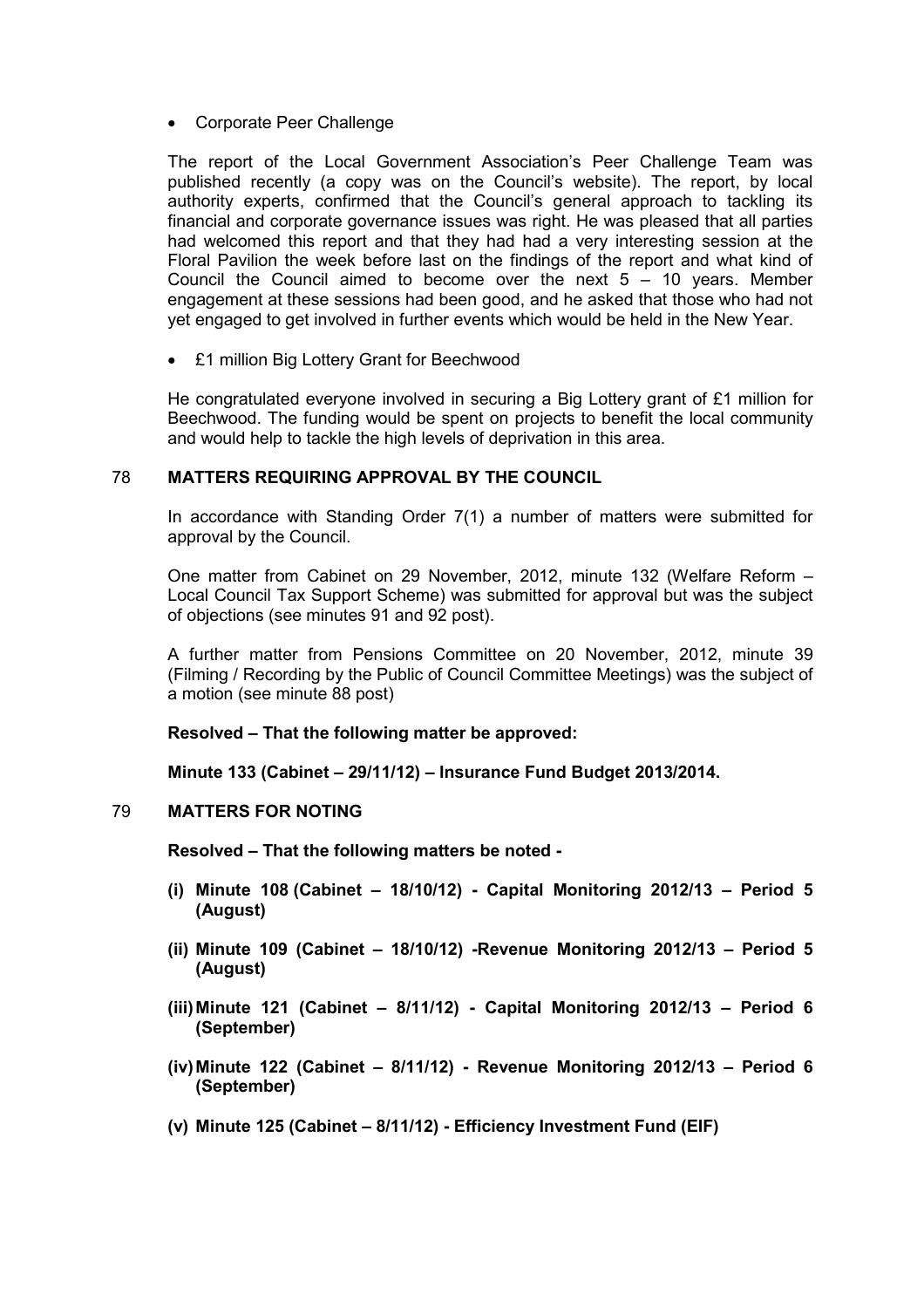## **(vi) Minute 135 (Cabinet – 29/11/12) - Level of General Fund Balances**

## **(vii) Minute 136 (Cabinet – 29/11/12) - Capital Programme Review**

#### 80 **PROCEDURE**

On a motion by Councillor WJ Davies, duly seconded, it was –

## **Resolved – That the Standing Order 7(8) be applied at 8.30pm.**

The Leader of the Council referred to Motion 8 (Safeguarding Our Children and Young People) and, having spoken to the two other Party Leaders, asked that the Council did not consider this motion at this meeting due to personal reasons on behalf of one member of the Labour Group.

Councillors Johnston and Mrs P M Williams, with the agreement of the Council, then withdrew the motion.

#### 81 **MATTERS FOR DEBATE**

The matters listed for debate in accordance with Standing Order 5(2) (n) were dealt with as indicated in minutes 82 to 92 below.

#### 82 **MOTION: AN EMERGENCY PLAN TO HELP PEOPLE COPE WITH BENEFIT CUTS**

Proposed by Councillor George Davies Seconded by Councillor Steve Foulkes

- (1) This Council is appalled at the draconian cuts to welfare benefits agreed by the Conservative/Liberal Democrat coalition government, totalling £7 billion in 2014/15 with more likely to follow. At a time when the government has also cut taxes for millionaires Council finds this policy morally repugnant.
- (2) Cuts in benefits such as Incapacity Benefit, Council Tax Benefit, Housing Benefit, Disability Living Allowance, Crisis Loans and the imposition of a 'Bedroom' Tax will hit the poorest in society the hardest.
- (3) Universal Credit, the flagship of the government's welfare reforms, according to former Welfare Reform Minister, Frank Field, is 'practically unachievable' and heading for disaster.
- (4) The growth of Foodbanks is a sad indictment of the failure of this government to properly provide for those in need.
- (5) Figures published recently show that the government's flagship welfare-to-work programme has failed to hit its main target. As a result, over the course of this Parliament the country's welfare bill will be £20 billion higher than projected.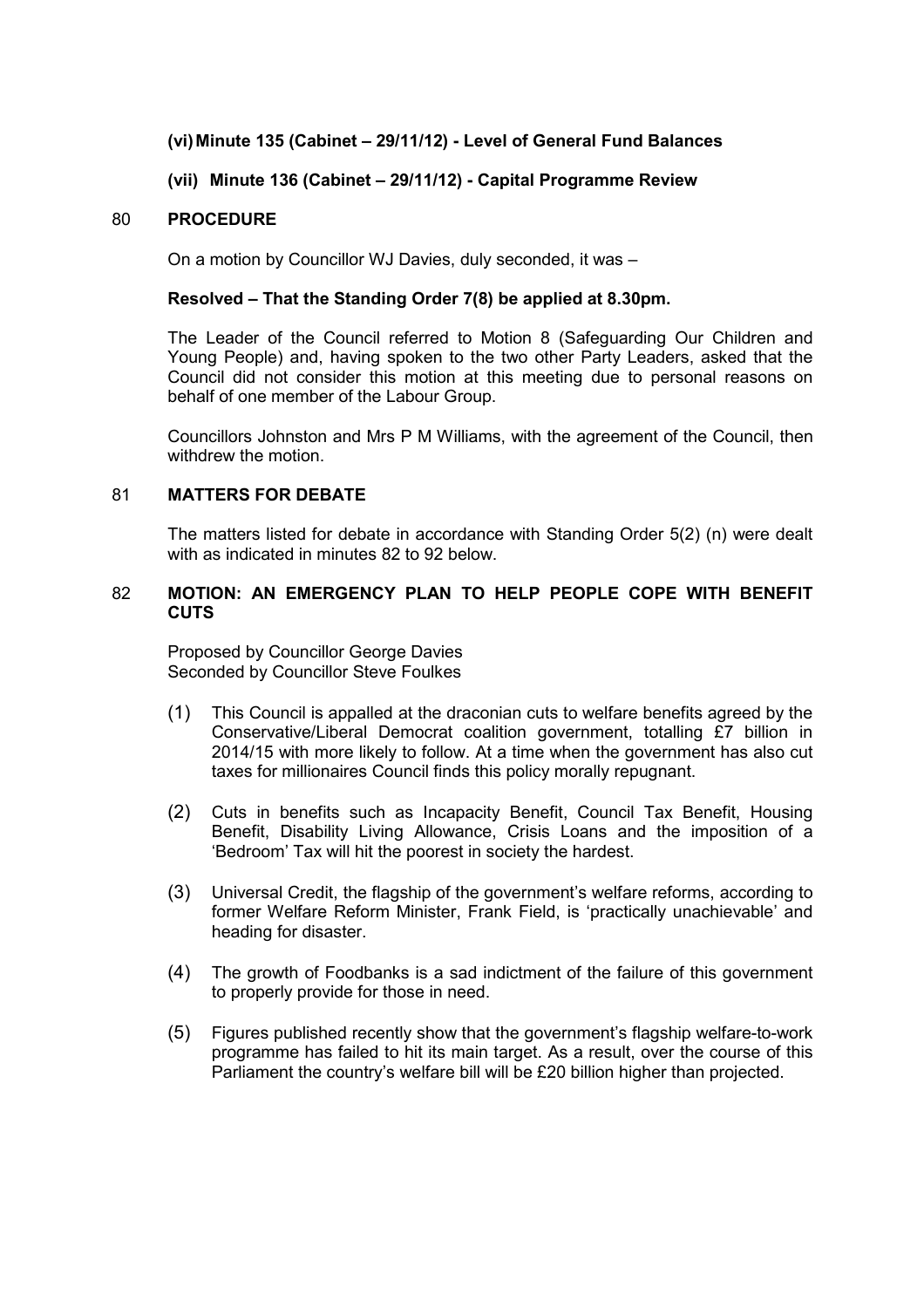- (6) Many of the people who will suffer as a result of benefit cuts are likely to look to local Councils for help. Council therefore asks the Chief Executive to prepare an Emergency Plan which sets out how the Council together with organisations such as Registered Social Landlords and the Citizens Advice Bureau can provide assistance. The Plan should include: basic information on which benefits will be cut and who will be affected; the provision of enhanced welfare rights advice; and practical assistance to help people meet their basic living costs.
- (7) Council asks that this Plan be submitted to appropriate scrutiny committees and Cabinet at the earliest opportunity.

## **Amendment submitted in accordance with Standing Order 7(2)**

Proposed by Councillor Phil Gilchrist Seconded by Councillor Tom Harney

*Delete paragraphs* (1) to (5) *renumber paragraph* (6) *as paragraph* (1) *and insert*:

'Council recognises that' *at the beginning, in front of* 'many of the people…….'.

*Renumber paragraph* (7) *as paragraph* (2).

Following a debate and Councillor George Davies having replied, the amendment proposed by Councillor Gilchrist was put and lost (7:55) (One abstention).

The motion was put and carried (36:26) (One abstention).

**Resolved (36:26) (One abstention) –** 

- **(1) This Council is appalled at the draconian cuts to welfare benefits agreed by the Conservative/Liberal Democrat coalition government, totalling £7 billion in 2014/15 with more likely to follow. At a time when the government has also cut taxes for millionaires Council finds this policy morally repugnant.**
- **(2) Cuts in benefits such as Incapacity Benefit, Council Tax Benefit, Housing Benefit, Disability Living Allowance, Crisis Loans and the imposition of a 'Bedroom' Tax will hit the poorest in society the hardest.**
- **(3) Universal Credit, the flagship of the government's welfare reforms, according to former Welfare Reform Minister, Frank Field, is 'practically unachievable' and heading for disaster.**
- **(4) The growth of Foodbanks is a sad indictment of the failure of this government to properly provide for those in need.**
- **(5) Figures published recently show that the government's flagship welfareto-work programme has failed to hit its main target. As a result, over the course of this Parliament the country's welfare bill will be £20 billion higher than projected.**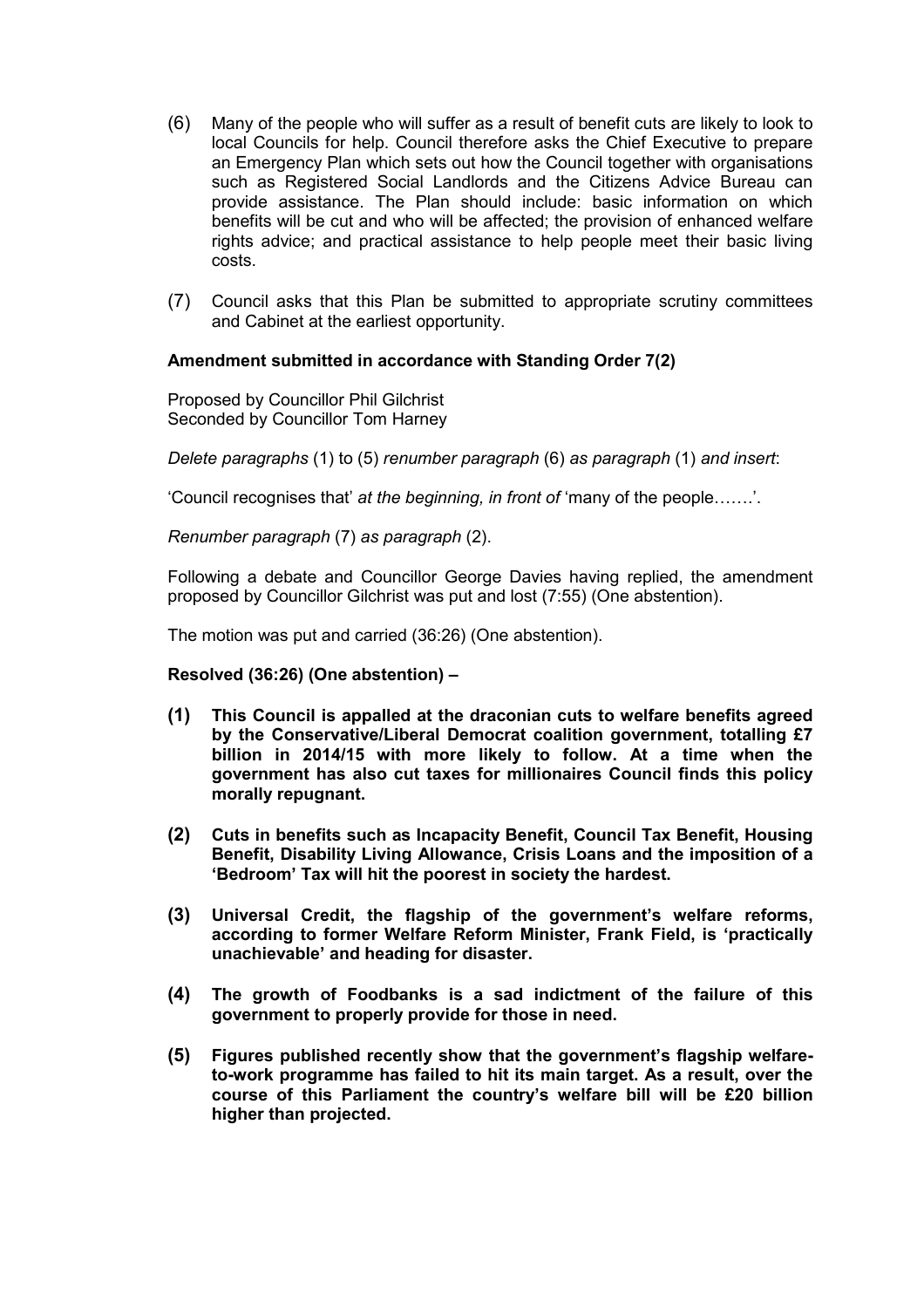- **(6) Many of the people who will suffer as a result of benefit cuts are likely to look to local Councils for help. Council therefore asks the Chief Executive to prepare an Emergency Plan which sets out how the Council together with organisations such as Registered Social Landlords and the Citizens Advice Bureau can provide assistance. The Plan should include: basic information on which benefits will be cut and who will be affected; the provision of enhanced welfare rights advice; and practical assistance to help people meet their basic living costs.**
- **(7) Council asks that this Plan be submitted to appropriate scrutiny committees and Cabinet at the earliest opportunity.**

#### 83 **MOTION: CUTTING TOO FAR AND TOO FAST**

Proposed by Councillor Jeff Green Seconded by Councillor Lesley Rennie

- (1) Council notes that the 'budget options' now being considered include:
	- Closing Sure Start Children's Centres
	- Cutting the Youth Service
	- Removing Council Tax discounts to pensioners and others
	- Closing the Birkenhead Dog Kennels
	- Cutting the resources available to Area Forums and community groups
	- Ending the home insulation programme
	- Increasing the cost of Meals on Wheels
	- Turning off street lights

- Scrapping the Apprenticeship programme and significantly reducing our capability to bring inward investment and jobs into the area

- (2) Council notes a total lack of coherence or a guiding strategy behind these cuts and that at the same time as recommending the cutting back of services for the most vulnerable in our communities the administration, is not collecting all the money owed to the Council and has even taken action to vastly increase the Council's cash in the bank by a further £21 million.
- (3) Council does not believe the approach adopted by the Labour Administration is morally acceptable or consistent with our aspiration for a resilient, active civic society that supports the weakest and poorest in our communities.
- (4) Council believes the Labour Administration has once again 'got the cart before the horse' and calls for it to identify a coherent strategy first and present this to Council as a matter of urgency and then come forward with a budget to deliver this strategy.
- (5) Council believes the public will accept an evidence based, thought through and considered blue print for the future as opposed to the unthinking, ill considered, hypocritical slash and burn approach favoured, once again, by the Labour Administration.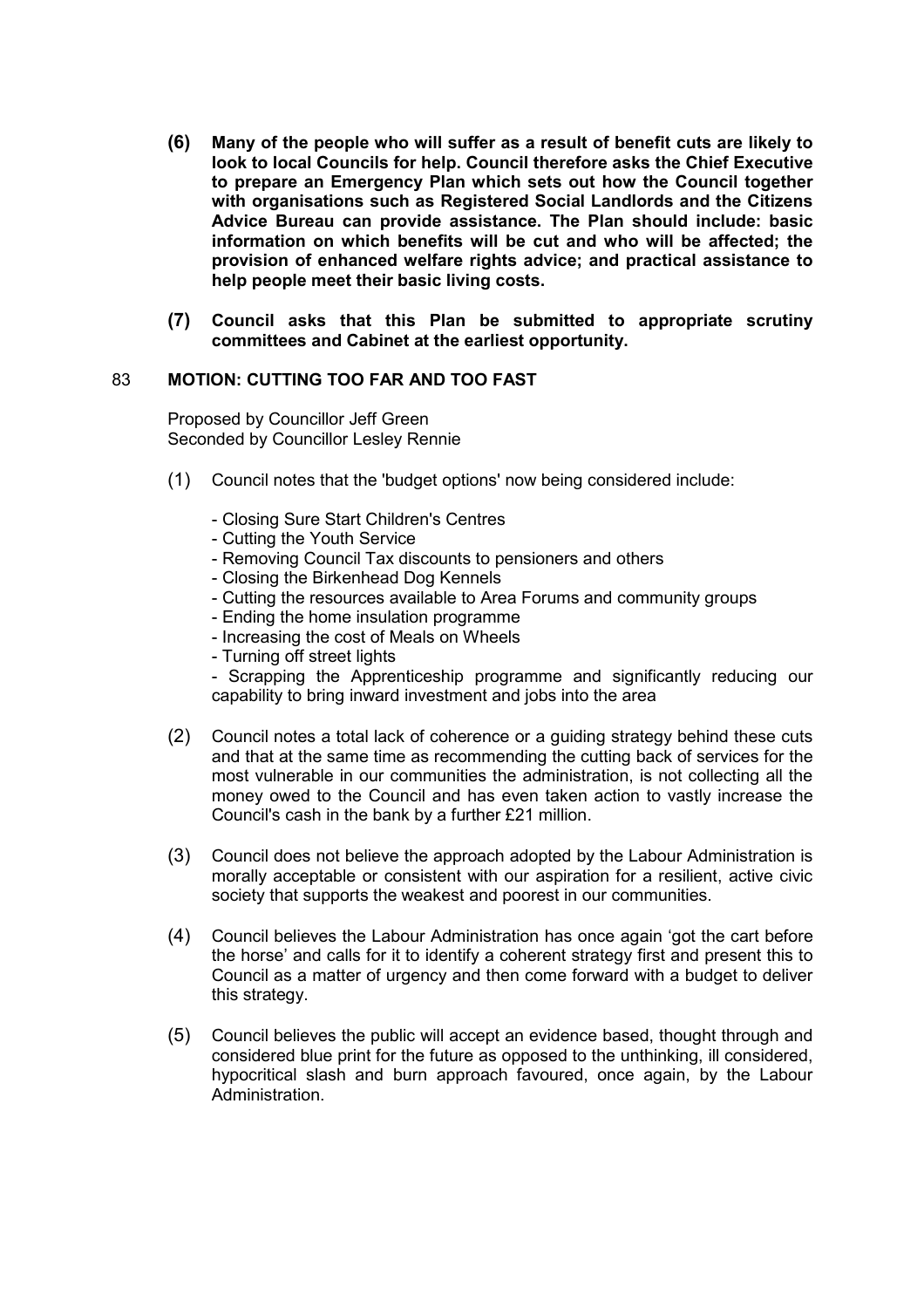## **Amendment submitted in accordance with Standing Order 7(2)**

Proposed by Councillor Phil Davies Seconded by Councillor Ann McLachlan

#### *Delete everything and replace with the following:*

- (1) Council notes that the budget options published in the name of the Chief Executive on the 9th November are currently subject to consultation with the public. These are therefore officer options and not the views of the Administration. Council further notes that the Administration will present specific budget proposals to the Cabinet meetings on the 20th December and 7th February respectively.
- (2) Council rejects the claim that there is a lack of coherence or guiding strategy behind the budget options. The budget options have been put forward according to the overriding principle that we should spend less on ourselves, taking savings first from our 'back office' and so mitigating as much as possible the impact on services to residents, particularly our poorest and most vulnerable.
- (3) In order to manage the risks around the Council's budget, including the £17 million overspend inherited from the previous administration; the need to make provision for cuts in Council Tax Benefit; the need to complete Job Evaluation; and the impact of the Localisation of Business Rates; Council believes it is prudent to ensure that balances and reserves are at an appropriate level. Council also notes the finding of the Corporate Peer Challenge which took place recently. The team concluded that: 'There is a need to build up reserves given the level of risk the Council faces with its current approach to setting next year's budget.' Council also notes the recent report from the Audit Commission which revealed that most Councils nationally (under control of all parties) had built up reserves significantly because of increased risks.
- (4) Council believes that it is utter hypocrisy for the Conservatives to refer to the moral acceptability of approaches to the budget, when their government is cutting £108.7 million from this Council over the next three years; unfairly distributing local government cuts to the most deprived areas; cutting the benefits of some of the poorest people in our community; privatising the NHS; while at the same time they are giving tax cuts to millionaires and failing to ensure that large corporations pay a fair level of taxation. Instead of seeking to blame someone else, the Conservative Group should apologise to the people of Wirral.
- (5) Council acknowledges the open and transparent process which the Administration has followed in seeking to address the unprecedented cuts in our budget, including the largest consultation exercise ever undertaken by Wirral Council. In particular, for the first time all budget options have been published for the public to comment on prior to a budget being agreed.
- (6) Council notes the positive conclusions from the Corporate Peer Challenge regarding the approach taken by the Administration to addressing the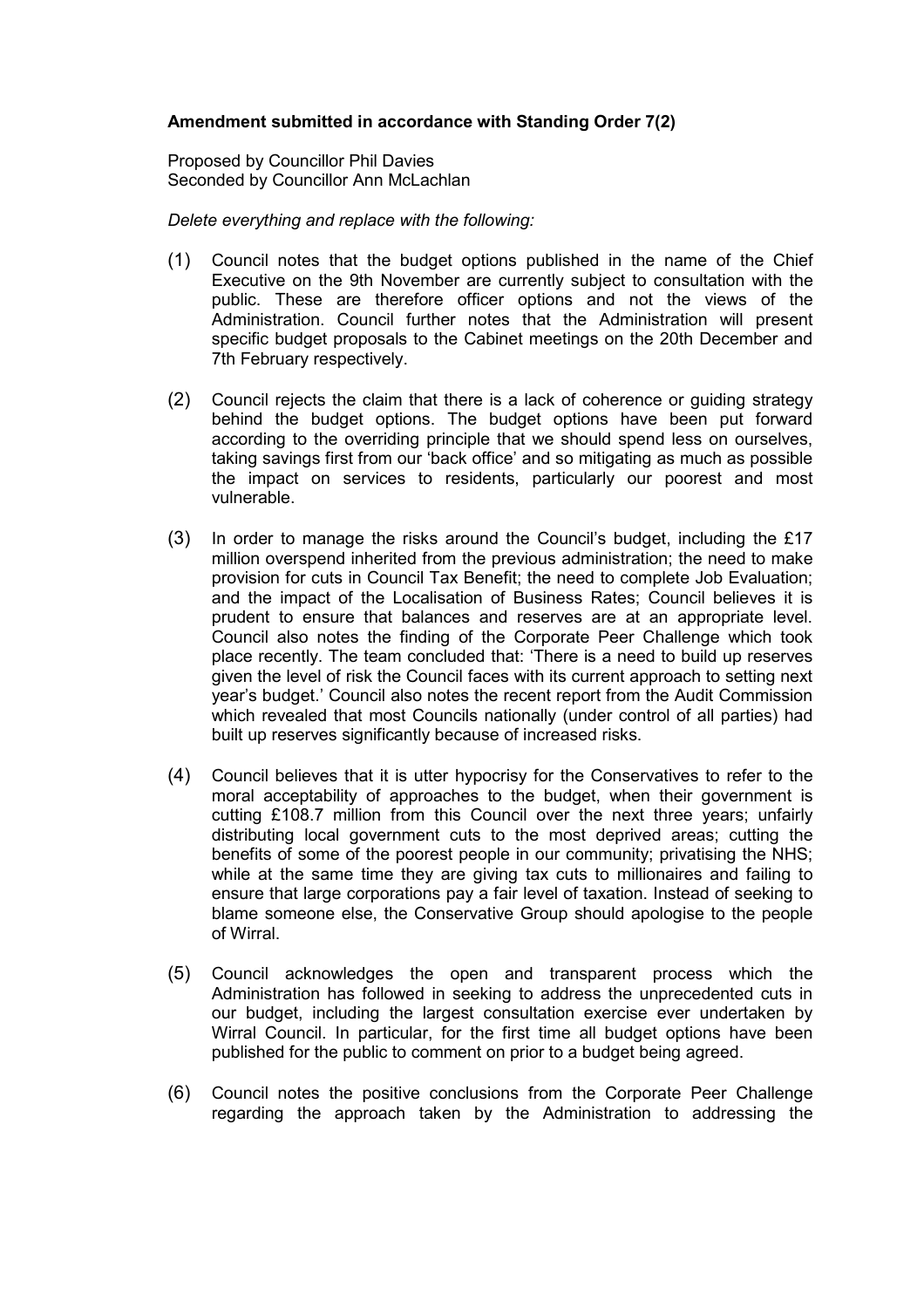authority's financial and improvement challenges. The Executive Summary to the report of the Peer Challenge Team states that: 'The Council has a good grasp of the scale and urgency of the challenges it is facing. You recognise that significant financial challenges will continue as time elapses and that immediate and decisive measures to address them are required. We think the overall strategy you are working to, including the plans for organisational improvement and budget reduction, is appropriate given the challenges you face. Put simply we think you have a good awareness of the issues and an appropriate plan of action.'

- (7) Council notes that the Conservative Group has been quick to say which cuts it is opposed to, but has not yet told the public what their budget strategy is and what savings they would support. Council asks that this information be produced as a matter of urgency.
- (8) Finally, in light of the unfair way in which Wirral has been treated, Council agrees to request an urgent meeting with the Secretary of State for Communities and Local Government and that this should involve all parties represented on the Council.

At the start of the debate on this item, it was agreed that Standing Order 7(8) be applied at 9.10pm.

Following the debate and Councillor Jeff Green having replied, the amendment was put and carried (36:26) (One abstention).

The substantive motion was put and carried (36:26) (One abstention).

**Resolved (36:26) (One abstention) –** 

- **(1) Council notes that the budget options published in the name of the Chief Executive on the 9th November are currently subject to consultation with the public. These are therefore officer options and not the views of the Administration. Council further notes that the Administration will present specific budget proposals to the Cabinet meetings on the 20th December and 7th February respectively.**
- **(2) Council rejects the claim that there is a lack of coherence or guiding strategy behind the budget options. The budget options have been put forward according to the overriding principle that we should spend less on ourselves, taking savings first from our 'back office' and so mitigating as much as possible the impact on services to residents, particularly our poorest and most vulnerable.**
- **(3) In order to manage the risks around the Council's budget, including the £17 million overspend inherited from the previous administration; the need to make provision for cuts in Council Tax Benefit; the need to complete Job Evaluation; and the impact of the Localisation of Business Rates; Council believes it is prudent to ensure that balances and reserves are at an appropriate level. Council also notes the finding of the Corporate Peer Challenge which took place recently. The team concluded**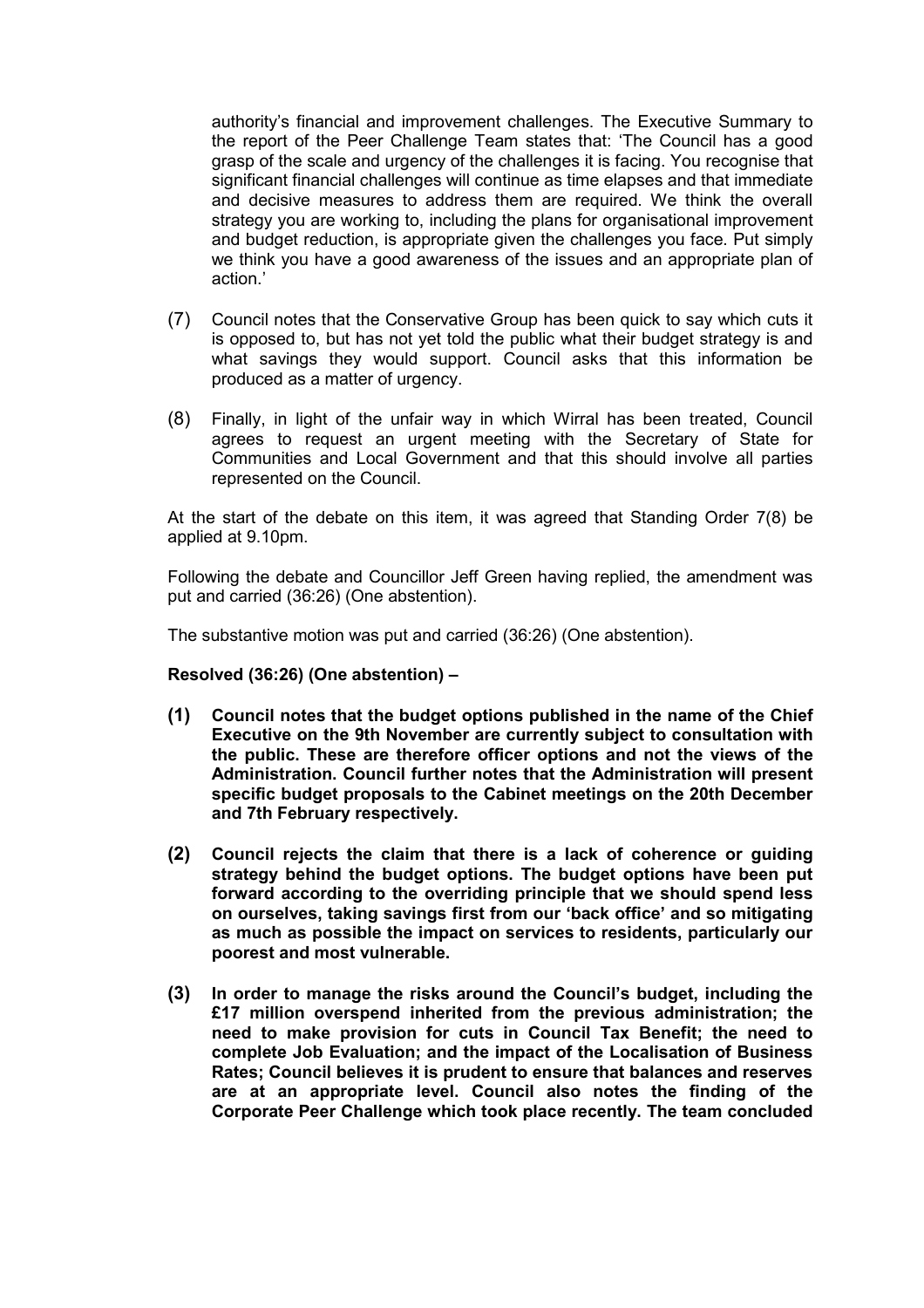**that: 'There is a need to build up reserves given the level of risk the Council faces with its current approach to setting next year's budget.' Council also notes the recent report from the Audit Commission which revealed that most Councils nationally (under control of all parties) had built up reserves significantly because of increased risks.** 

- **(4) Council believes that it is utter hypocrisy for the Conservatives to refer to the moral acceptability of approaches to the budget, when their government is cutting £108.7 million from this Council over the next three years; unfairly distributing local government cuts to the most deprived areas; cutting the benefits of some of the poorest people in our community; privatising the NHS; while at the same time they are giving tax cuts to millionaires and failing to ensure that large corporations pay a fair level of taxation. Instead of seeking to blame someone else, the Conservative Group should apologise to the people of Wirral.**
- **(5) Council acknowledges the open and transparent process which the Administration has followed in seeking to address the unprecedented cuts in our budget, including the largest consultation exercise ever undertaken by Wirral Council. In particular, for the first time all budget options have been published for the public to comment on prior to a budget being agreed.**
- **(6) Council notes the positive conclusions from the Corporate Peer Challenge regarding the approach taken by the Administration to addressing the authority's financial and improvement challenges. The Executive Summary to the report of the Peer Challenge Team states that: 'The Council has a good grasp of the scale and urgency of the challenges it is facing. You recognise that significant financial challenges will continue as time elapses and that immediate and decisive measures to address them are required. We think the overall strategy you are working to, including the plans for organisational improvement and budget reduction, is appropriate given the challenges you face. Put simply we think you have a good awareness of the issues and an appropriate plan of action.'**
- **(7) Council notes that the Conservative Group has been quick to say which cuts it is opposed to, but has not yet told the public what their budget strategy is and what savings they would support. Council asks that this information be produced as a matter of urgency.**
- **(8) Finally, in light of the unfair way in which Wirral has been treated, Council agrees to request an urgent meeting with the Secretary of State for Communities and Local Government and that this should involve all parties represented on the Council.**

## 84 **MOTION: STRENGTHENING COMMUNITIES IN WIRRAL**

Proposed by Councillor Tom Harney Seconded by Councillor Pat Williams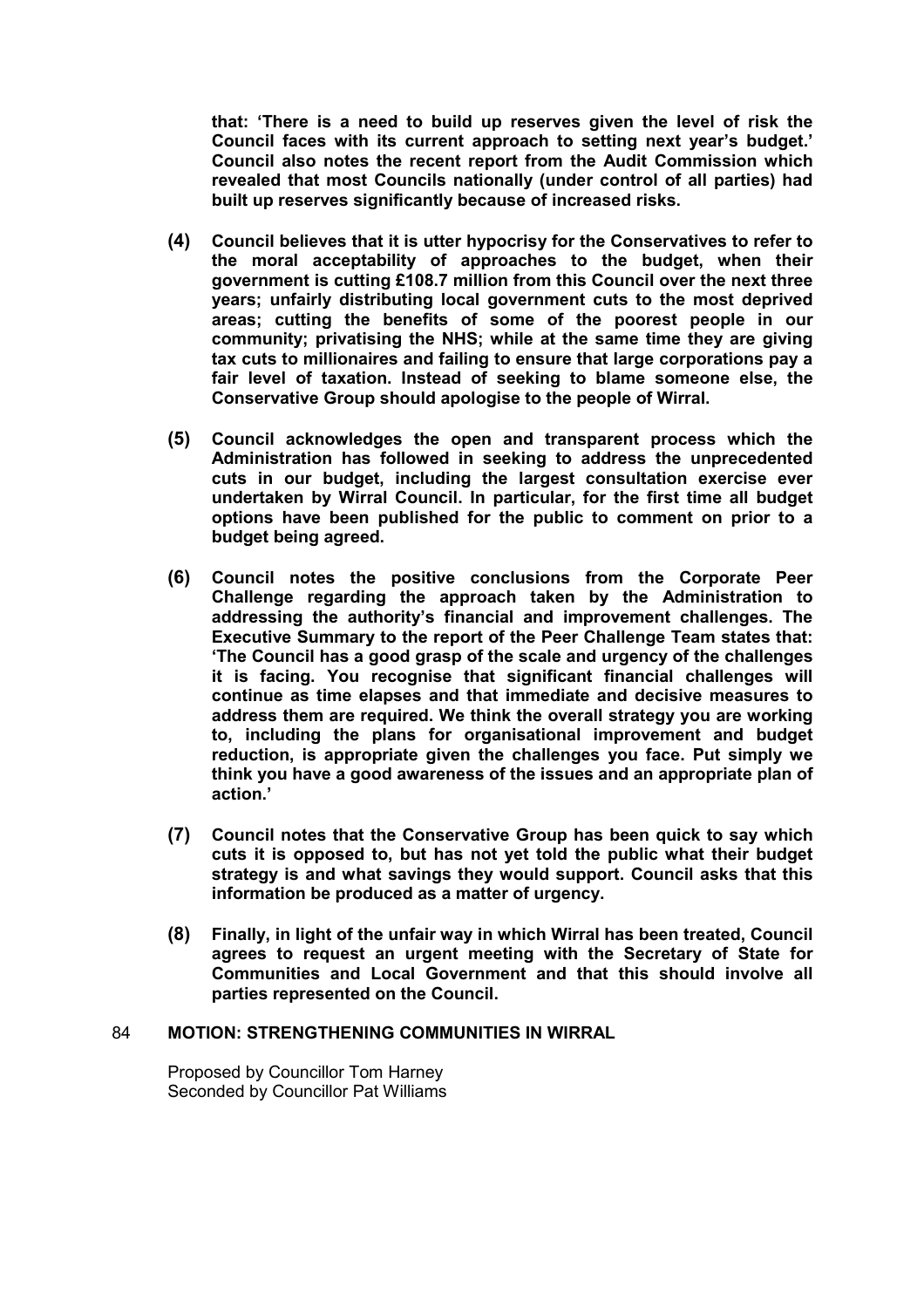- (1) Council recognises its duty to involve the people of Wirral in shaping the services it provides. The surveys carried out by the Council in the last two years have shown its commitment.
- (2) It thanks all those involved in this work. It also acknowledges the work of those who have organised Area Forums over a number of years. They have provided another opportunity for the public to be involved.
- (3) Council believes that the time is right to bring together these and other means of involving the public into a strategy which will ensure that all of our residents have the opportunity to be involved in our decision making processes.
- (4) In view of developments, such as the Localism Act 2011, Council believes that the time is right to relaunch the Forums, ensuring that they are fit for purpose.
- (5) Council further recognises that if they are to involve a greater proportion of the population, then the Forums will need to be fully involved in this, and be enabled to drive the process.
- (6) It also recognises that there is a need to work closely with partners providing statutory services in involving the widest part of the public.
- (7) Council asks the Leader to ensure that an Action Plan is drawn up by the appropriate people which will draw up proposals for the development of an updated consultation strategy, with Forums playing a major part. In particular the following need to be considered –
	- 1. differing ways of involving people of differing needs. The many techniques such as Planning for Real and Future Search need to be considered.
	- 2. the drawing up of neighbourhood plans as envisaged by the Localism Act.
	- 3. ways in which the Council can work with partners in consultation on common issues.
	- 4. the possibility of an annual programme of consultation and decision making, resulting in an open and transparent process.

#### **Amendment submitted in accordance with Standing Order 7(2)**

Proposed by Councillor Ann McLachlan Seconded by Councillor Phil Davies

#### *Delete everything and replace with the following:*

(1) Council is committed to an open and transparent approach to all its decision making processes and notes the progress made in recent months via actions under the Council's Improvement Plan.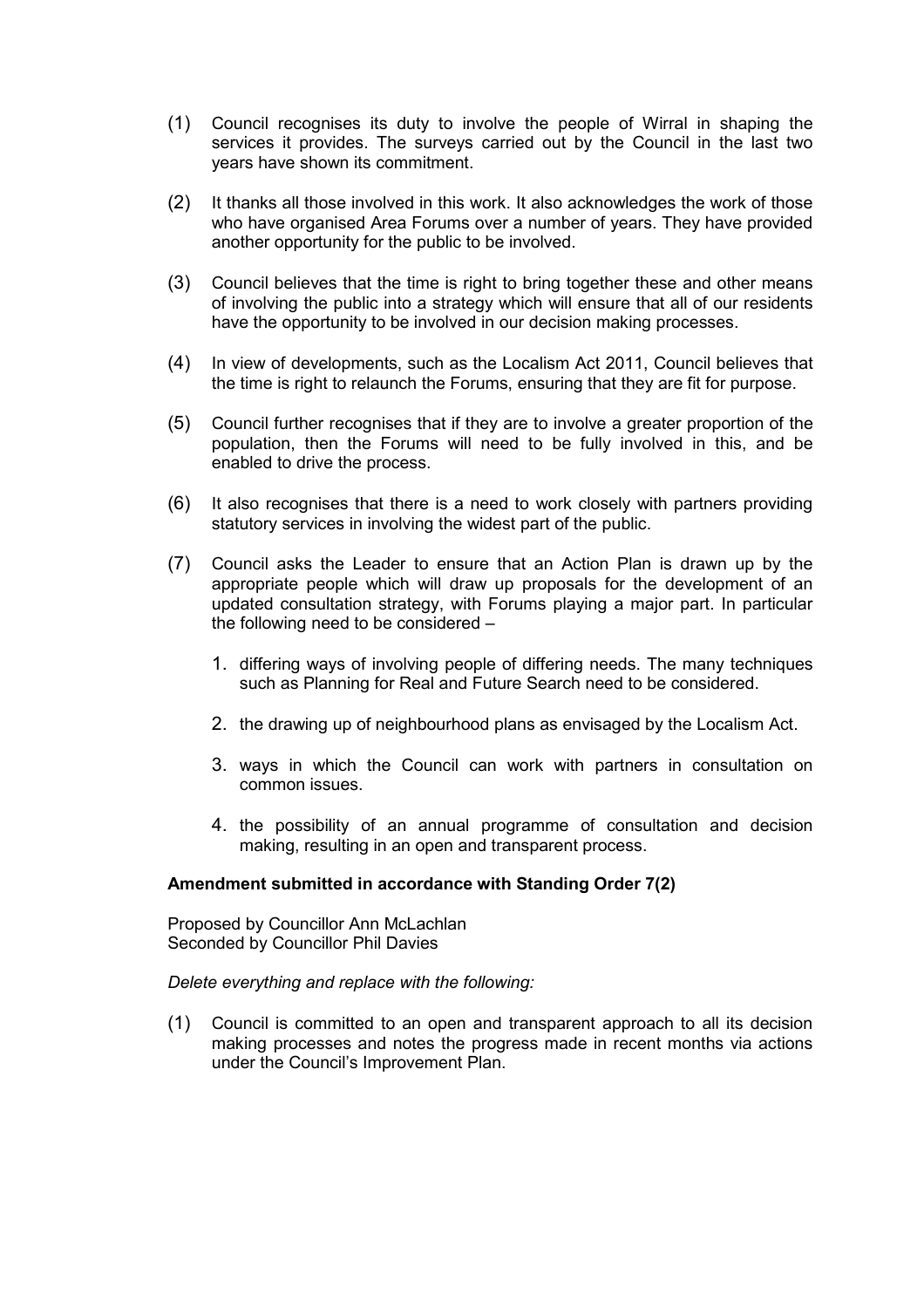- (2) Council further notes that the "What Really Matters" consultation process has been the most successful and wide ranging engagement with the public of Wirral ever undertaken.
- (3) Council seeks to build on this success by ensuring at the next meeting of the Democracy Working Party its terms of reference are adjusted to widen the scope of its work into reviewing the way Council engages with the residents of Wirral and all our community partners and neighbourhoods.

Having applied the guillotine in accordance with Standing Order 7(8) the Council did not debate this matter.

The amendment was put and carried (54:7) (One abstention).

The substantive motion was put and carried (61:0) (One abstention).

**Resolved (61:0) (One abstention) –** 

- **(1) Council is committed to an open and transparent approach to all its decision making processes and notes the progress made in recent months via actions under the Council's Improvement Plan.**
- **(2) Council further notes that the "What Really Matters" consultation process has been the most successful and wide ranging engagement with the public of Wirral ever undertaken.**
- **(3) Council seeks to build on this success by ensuring at the next meeting of the Democracy Working Party its terms of reference are adjusted to widen the scope of its work into reviewing the way Council engages with the residents of Wirral and all our community partners and neighbourhoods.**

#### 85 **MOTION: COUNCIL BUDGET**

Proposed by Councillor Phil Davies Seconded by Councillor Ann McLachlan

- (1) This Council faces a huge challenge of maintaining vital services for the people of Wirral against a background of unprecedented cuts by government which will require the Council to cut £103 million from its budget over the next 3 years.
- (2) Council reaffirms the necessity to set a legal budget. This means that savings will need to be identified. However, cuts of this magnitude will require extremely difficult choices to be made between services.
- (3) Councils in the North of England with high levels of deprivation have had more severe cuts imposed on them in comparison with relatively affluent Councils in the South of England. This is neither fair nor equitable.
- (4) Council notes that the Leader of the Council wrote to the Secretary of State, Eric Pickles, on the 1st November 2012, requesting an urgent meeting about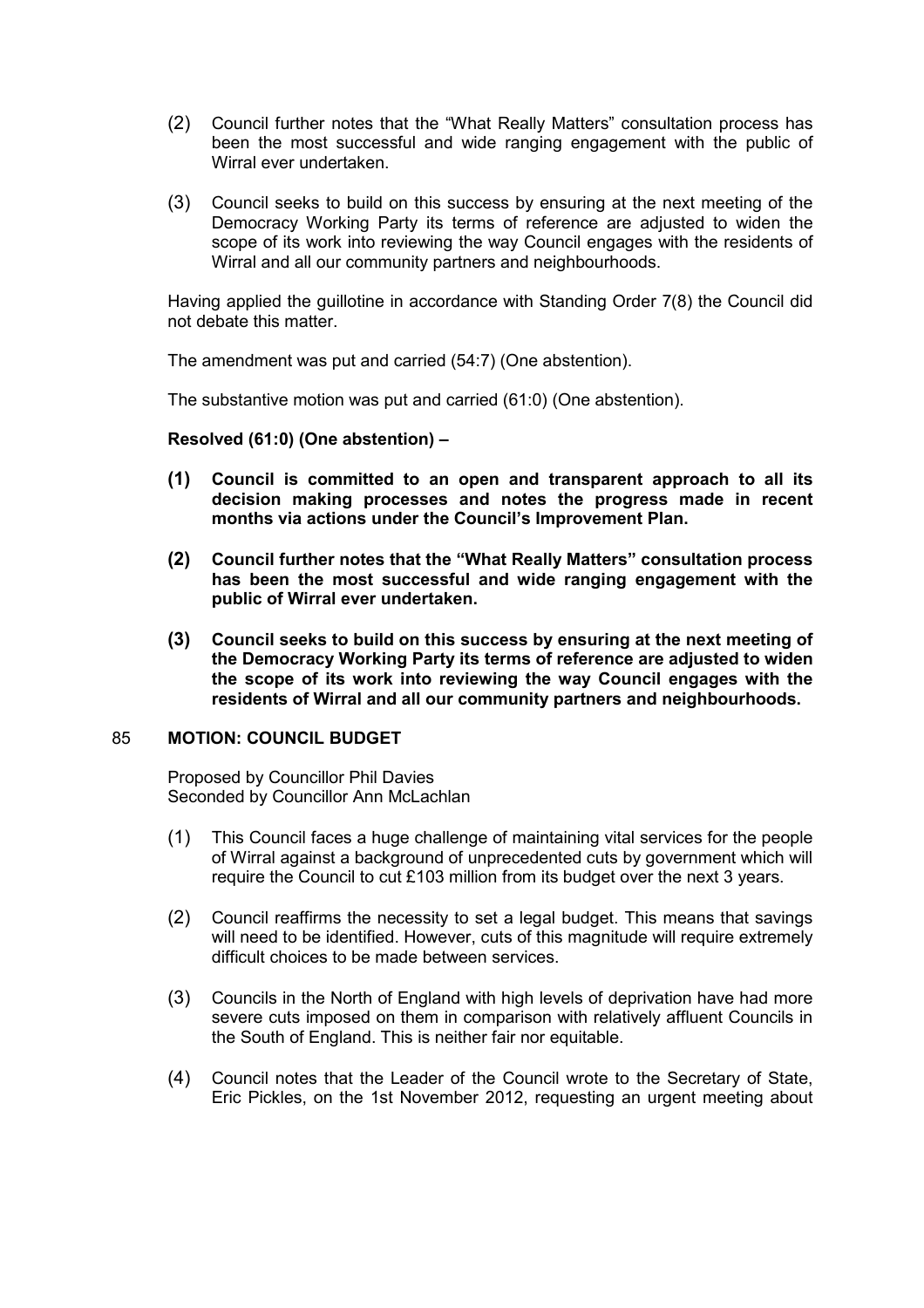the Council's budget and how we could mitigate the impact of any savings. No reply has yet been received.

(5) In the light of the unfair way in which Wirral has been treated, Council agrees to write again to the Secretary of State for Communities and Local Government to request an urgent meeting involving the three Party Leaders to discuss these matters.

#### **Amendment submitted in accordance with Standing Order 7(2)**

Proposed by Councillor Alan Brighouse Seconded by Councillor Tom Harney

*After paragraph* (5), *add the following*:

- (6) Council endorses the recommendation of the LGA Corporate Peer Challenge to seek learning and support from other authorities as part of a process to identify different models of service delivery with apparent lower unit costs.
- (7) The Council thanks all Council employees for their loyalty and dedication during this difficult period. It congratulates the Council staff in achieving significant reductions in operating costs over the last two years. In total during this period, Council has made cost savings in excess of £38million.
- (8) Council does not underestimate the challenge it faces in 2013 and beyond. Council recognises that the consultation currently in progress provides Wirral residents with the opportunity to consider a range of genuine options. Council also congratulates officers for identifying savings that are considered to have no direct impact on Wirral residents and awaits the views of residents on these. In total, 62% of the consultation options are considered not to impact on residents.
- (9) To ensure that every opportunity continues to be made to reduce costs before reducing levels of service, Council accepts the need to implement the following recommendation from the LGA Corporate Peer Challenge: "We think there is much to do on asset management and rationalisation, office accommodation strategy and agile working. There is scope, we believe, for better approaches and practice which will result in increased productivity, greater efficiencies, improved cost effectiveness and better corporate working."

Having applied the guillotine in accordance with Standing Order 7(8) the Council did not debate this matter.

The amendment was put and carried (42:19) (One abstention).

The substantive motion was put and carried (42:19) (One abstention).

## **Resolved (42:19) (One abstention) –**

**(1) This Council faces a huge challenge of maintaining vital services for the people of Wirral against a background of unprecedented cuts by**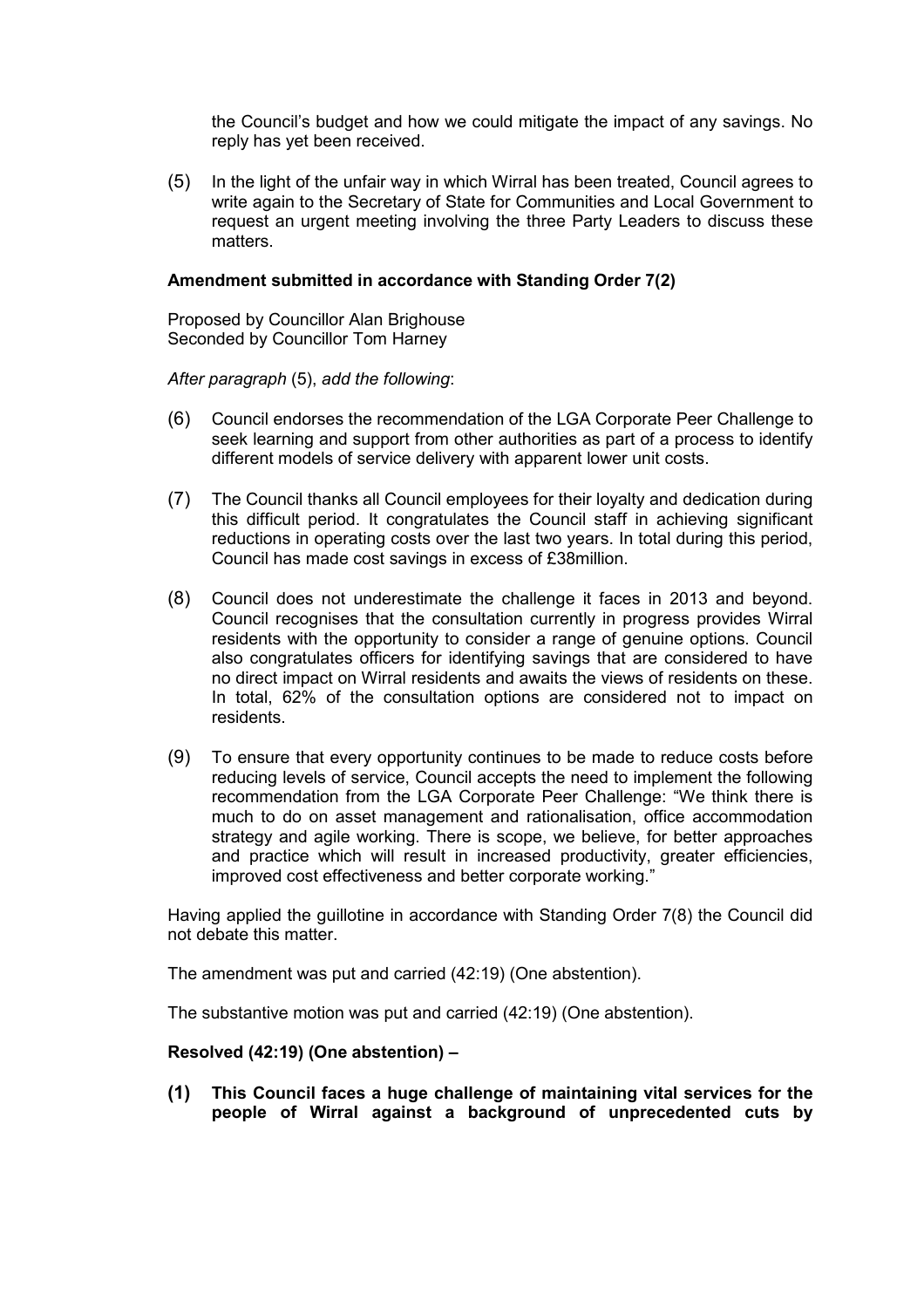**government which will require the Council to cut £103 million from its budget over the next 3 years.** 

- **(2) Council reaffirms the necessity to set a legal budget. This means that savings will need to be identified. However, cuts of this magnitude will require extremely difficult choices to be made between services.**
- **(3) Councils in the North of England with high levels of deprivation have had more severe cuts imposed on them in comparison with relatively affluent Councils in the South of England. This is neither fair nor equitable.**
- **(4) Council notes that the Leader of the Council wrote to the Secretary of State, Eric Pickles, on the 1st November 2012, requesting an urgent meeting about the Council's budget and how we could mitigate the impact of any savings. No reply has yet been received.**
- **(5) In the light of the unfair way in which Wirral has been treated, Council agrees to write again to the Secretary of State for Communities and Local Government to request an urgent meeting involving the three Party Leaders to discuss these matters.**
- **(6) Council endorses the recommendation of the LGA Corporate Peer Challenge to seek learning and support from other authorities as part of a process to identify different models of service delivery with apparent lower unit costs.**
- **(7) The Council thanks all Council employees for their loyalty and dedication during this difficult period. It congratulates the Council staff in achieving significant reductions in operating costs over the last two years. In total during this period, Council has made cost savings in excess of £38million.**
- **(8) Council does not underestimate the challenge it faces in 2013 and beyond. Council recognises that the consultation currently in progress provides Wirral residents with the opportunity to consider a range of genuine options. Council also congratulates officers for identifying savings that are considered to have no direct impact on Wirral residents and awaits the views of residents on these. In total, 62% of the consultation options are considered not to impact on residents.**
- **(9) To ensure that every opportunity continues to be made to reduce costs before reducing levels of service, Council accepts the need to implement the following recommendation from the LGA Corporate Peer Challenge: "We think there is much to do on asset management and rationalisation, office accommodation strategy and agile working. There is scope, we believe, for better approaches and practice which will result in increased productivity, greater efficiencies, improved cost effectiveness and better corporate working."**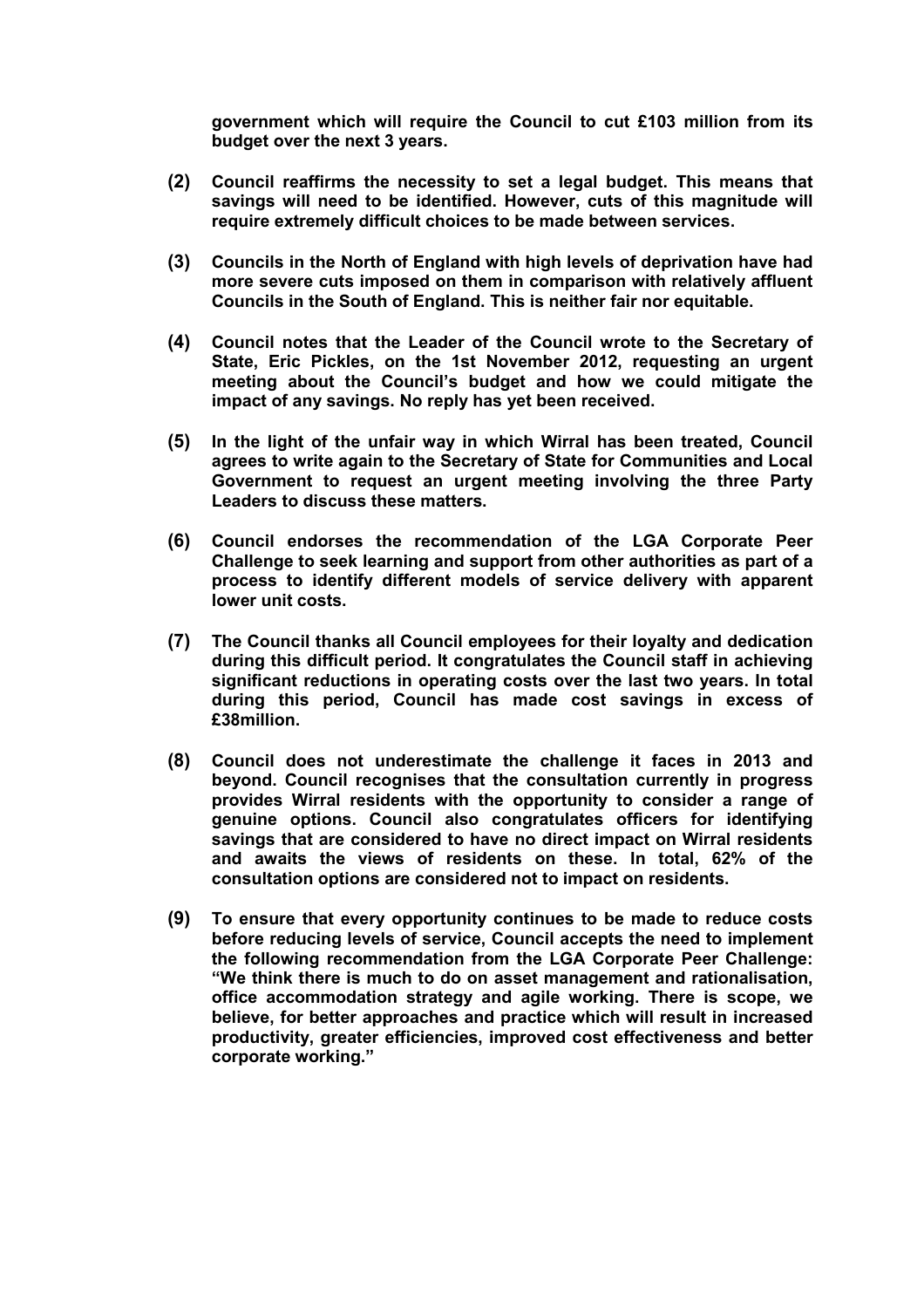#### 86 **MOTION: USING THE SUSTAINABLE COMMUNITIES ACT**

Proposed by Councillor Jeff Green Seconded by Councillor Lesley Rennie

- (1) Council supports the bottom up process in the Sustainable Communities Act that enables councils and their communities to drive the action and assistance that central government gives in promoting thriving local economies and sustainable communities;
- (2) Council notes that the Act gives councils the power to
	- make proposals to government for action and assistance from government to promote sustainable communities, and that
	- those proposals can be for, but are not restricted to, new powers or a transfer of powers or public money and function from central control to local control;
- (3) Council notes that the Act defines sustainable communities broadly, that definition having the 4 aspects of:
	- the improvement of the local economy,
	- protection of the environment,
	- promotion of social inclusion, and
	- participation in civic, political and democratic activity;
- (4) Council notes that new regulations for the Act made in June 2012 improve the process and make it more favourable for councils in the following ways
	- councils' proposals are submitted directly to the government, there will no longer be short listing
	- councils can submit proposals whenever they are ready as the process is now ongoing
	- there will be a time limit of six months on the government to consult and try to reach agreement with the Selector (currently the Local Government Association) regarding councils' proposals and to then respond to those proposals
	- councils that choose to submit proposals may now decide how to consult and try to reach agreement with representatives of communities in their areas on what proposals to submit;
- (5) Council notes that the government has formally invited all Local Authorities to use the Act by submitting proposals;
- (6) Therefore Council resolves to use the Act by responding to this invite and submitting proposals for action and assistance from central government each year for the next three years and to then review the outcome of this activity and consider whether to continue to use the Act; and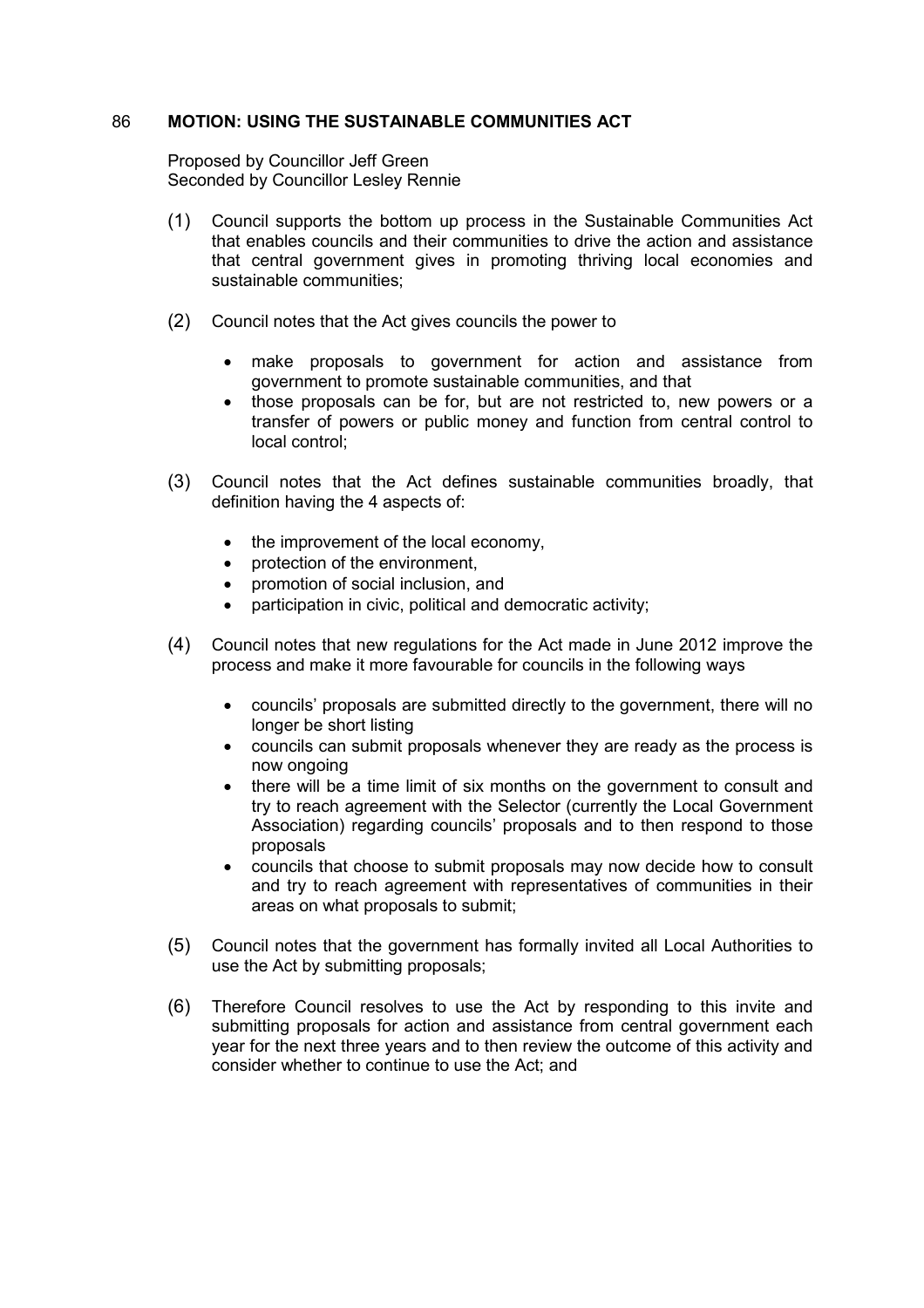- (7) Council further resolves to
	- to inform the local media of this decision;
	- to write to local MPs, informing them of this decision; and
	- to write to Local Works (at Local Works, c/o Unlock Democracy, 37 Gray's Inn Road, London, WC1X 8PQ or info@localworks.org) informing them of this resolution to use the Act.

#### **Amendment submitted in accordance with Standing Order 7(2)**

Proposed by Councillor Phil Davies Seconded by Councillor Ann McLachlan

*Delete everything after paragraph* (5) *and insert the following*:

- (6) Therefore Council resolves to consult with all members and Neighbourhood Forums on ideas which could be put forward under the Act. The Chief Executive is asked to collate any proposals and bring a report to Cabinet which recommends which ideas will be submitted to government.
- (7) Council agrees to publicise any proposals once we know what they are.

Having applied the guillotine in accordance with Standing Order 7(8) the Council did not debate this matter.

The amendment was put and carried (61:0) (One abstention).

The substantive motion was put and carried (61:0) (One abstention).

## **Resolved (61:0) (One abstention) –**

- **(1) Council supports the bottom up process in the Sustainable Communities Act that enables councils and their communities to drive the action and assistance that central government gives in promoting thriving local economies and sustainable communities;**
- **(2) Council notes that the Act gives councils the power to** 
	- **make proposals to government for action and assistance from government to promote sustainable communities, and that**
	- **those proposals can be for, but are not restricted to, new powers or a transfer of powers or public money and function from central control to local control;**
- **(3) Council notes that the Act defines sustainable communities broadly, that definition having the 4 aspects of:** 
	- **the improvement of the local economy,**
	- **protection of the environment,**
	- **promotion of social inclusion, and**
	- **participation in civic, political and democratic activity;**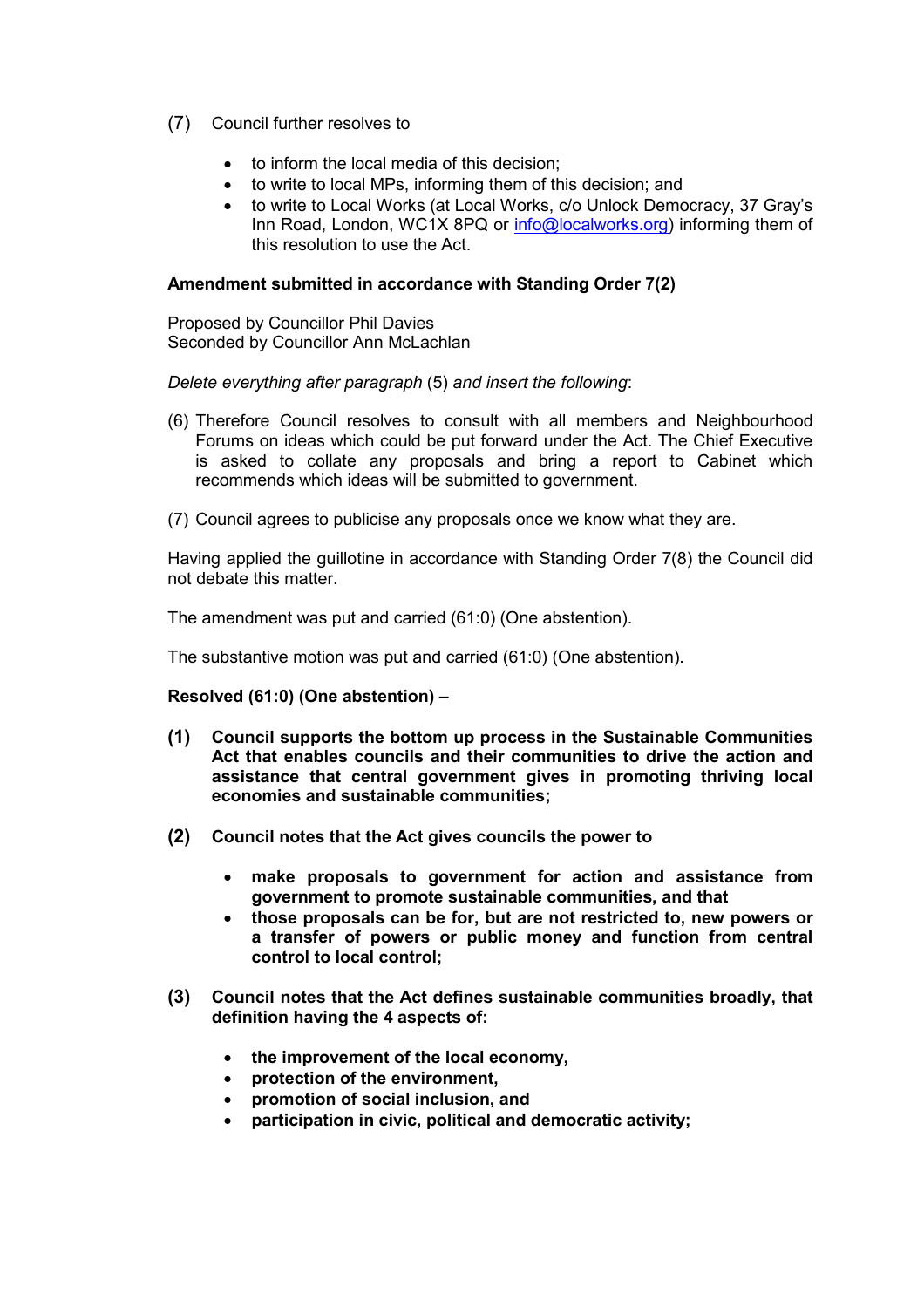- **(4) Council notes that new regulations for the Act made in June 2012 improve the process and make it more favourable for councils in the following ways** 
	- **councils' proposals are submitted directly to the government, there will no longer be short listing**
	- **councils can submit proposals whenever they are ready as the process is now ongoing**
	- **there will be a time limit of six months on the government to consult and try to reach agreement with the Selector (currently the Local Government Association) regarding councils' proposals and to then respond to those proposals**
	- **councils that choose to submit proposals may now decide how to consult and try to reach agreement with representatives of communities in their areas on what proposals to submit;**
- **(5) Council notes that the government has formally invited all Local Authorities to use the Act by submitting proposals;**
- **(6) Therefore Council resolves to consult with all members and Neighbourhood Forums on ideas which could be put forward under the Act. The Chief Executive is asked to collate any proposals and bring a report to Cabinet which recommends which ideas will be submitted to government.**
- **(7) Council agrees to publicise any proposals once we know what they are.**

#### 87 **MOTION: POWER TO THE PEOPLE - COLLECTIVE ENERGY SWITCHING**

Proposed by Councillor Stuart Kelly Seconded by Councillor Phil Gilchrist

- (1) Council notes the spiralling costs of household energy bills and believes that something needs to be done now, locally, to help residents struggling with fuel bills.
- (2) Council understands that whilst households are aware of the benefits of switching energy provider, few do and switching rates are low.
- (3) Council also endorses the concept of cooperation across geographical areas in order to obtain better energy deals for customers and notes a similar motion has recently been approved by Liverpool City Council.
- (4) Council notes the good work already being done by Cornwall Together, Oldham Council and South Lakeland District Council in partnership with 'ichoosr' which are encouraging their residents to sign up to collective energy switching.

(www.cornwalltogether.com/en/about www.oldham.gov.uk/fuel\_coop and http://southlakeland.ichoosr.com/)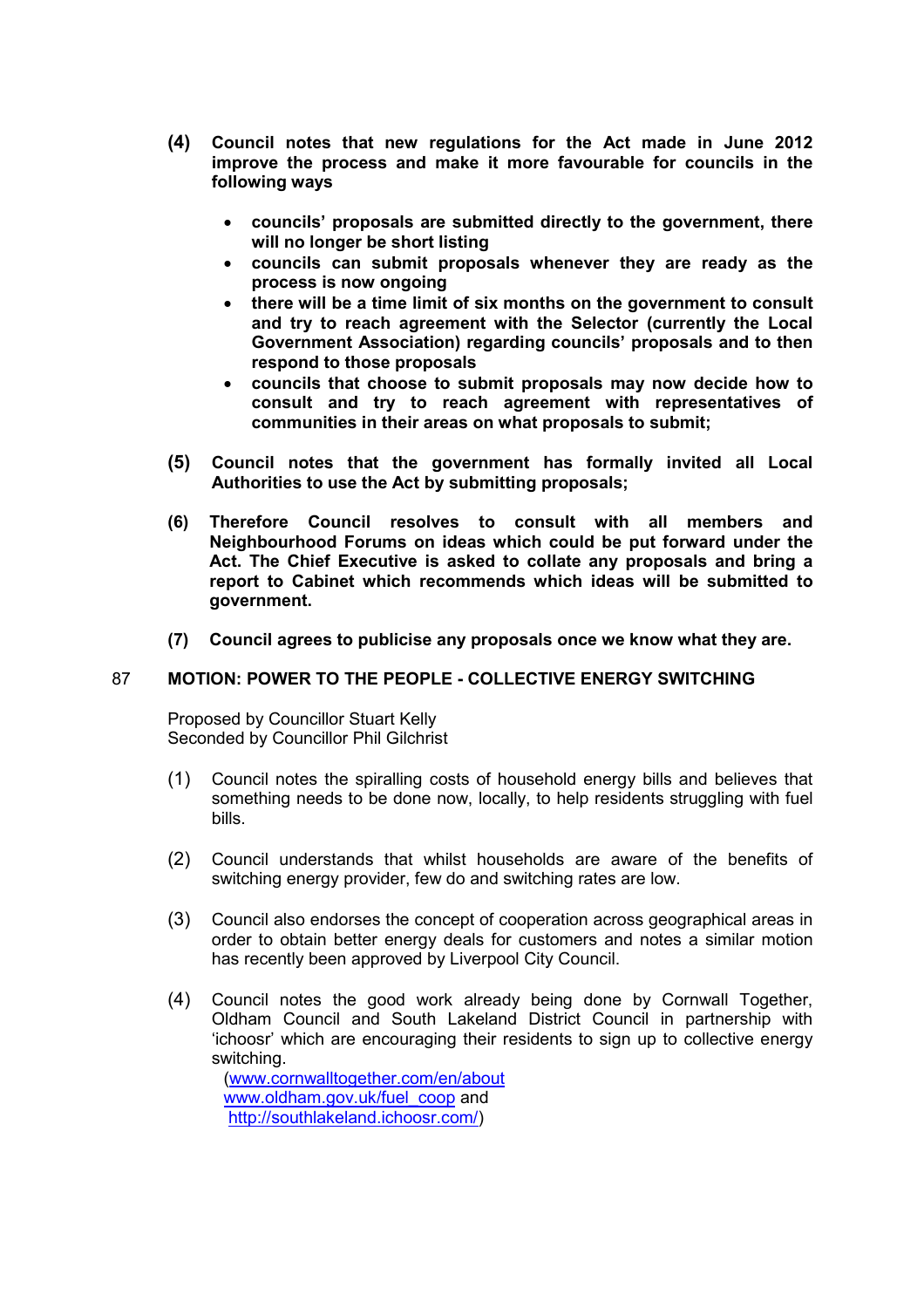(5) Council, therefore, asks officers to explore the feasibility of setting up a Wirral Energy Switching Initiative and to work with local housing associations, the NHS, voluntary groups, care homes and households across Wirral to increase awareness and encourage them to sign up to the scheme.

#### . **Amendment submitted in accordance with Standing Order 7(2)**

Proposed by Councillor Brian Kenny Seconded by Councillor Anita Leech

*At the end of paragraph* (5) *add the following*:

- (6) Council notes that Energy and in particular its cost (along with the profits of energy companies) continues to be an ongoing public policy concern. The average annual household bill for gas and electricity has increased from approximately £500 in 2006, to over £1200 in 2011 – with many firms announcing fresh price rises in recent weeks.
- (7) Council notes that as energy bills have risen, many people have lost faith in the energy market, and the number of people switching supplier has hit a record low. According to Ofgem, 60% of consumers have never switched energy supplier and 75% of people are currently on their supplier's 'default' standard tariff. Research by the consumer group Which? has shown that consumers are missing out on £4 billion a year by not switching.
- (8) Council warmly welcomes initiatives such as 'SwitchTogether', the Labour Party's Collective Energy Switching Scheme.
- (9) Council notes that Energy Projects Plus has submitted a bid on behalf of the Liverpool City Region authorities to the Department of Energy & Climate Change (DECC) to fund a regional collective switch. £5m is available from DECC to local authorities and Third sector organisations under its "Cheaper Energy Together" scheme. Energy Projects Plus would lead on the development of the scheme should the bid be successful and will work with local housing associations, the NHS, voluntary groups, care homes and households across Wirral to increase awareness and encourage them to sign up to the scheme. Council notes that we expect to find out shortly whether or not the bid has been successful. This will be publicised on the Council web site.

Having applied the guillotine in accordance with Standing Order 7(8) the Council did not debate this matter.

The mover of the motion agreed to accept the amendment and the motion, as amended, was put and it was -

#### **Resolved (61:0) (One abstention) –**

**(1) Council notes the spiralling costs of household energy bills and believes that something needs to be done now, locally, to help residents struggling with fuel bills.**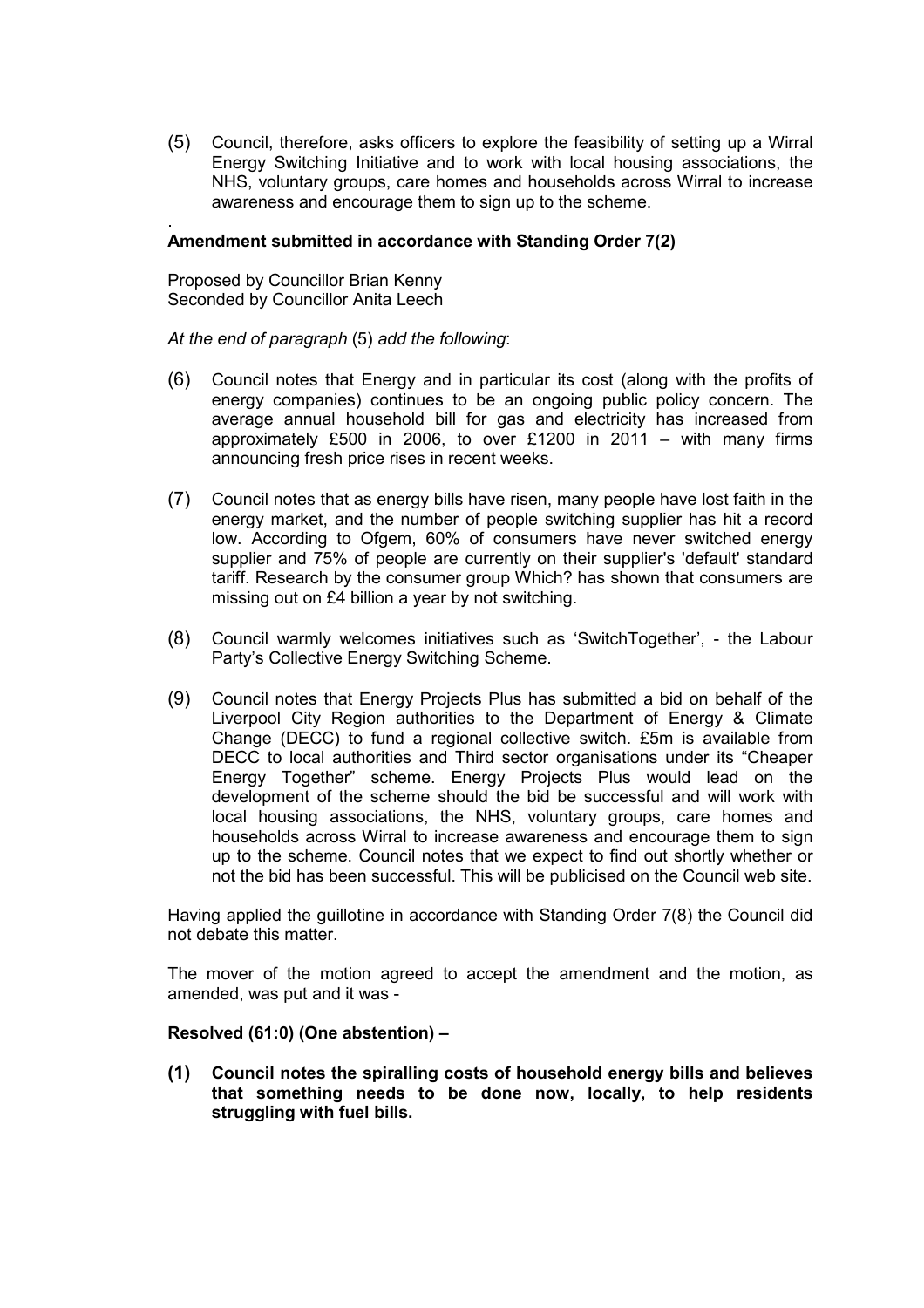- **(2) Council understands that whilst households are aware of the benefits of switching energy provider, few do and switching rates are low.**
- **(3) Council also endorses the concept of cooperation across geographical areas in order to obtain better energy deals for customers and notes a similar motion has recently been approved by Liverpool City Council.**
- **(4) Council notes the good work already being done by Cornwall Together, Oldham Council and South Lakeland District Council in partnership with 'ichoosr' which are encouraging their residents to sign up to collective energy switching.**

**(www.cornwalltogether.com/en/about www.oldham.gov.uk/fuel\_coop and http://southlakeland.ichoosr.com/)** 

**.** 

- **(5) Council, therefore, asks officers to explore the feasibility of setting up a Wirral Energy Switching Initiative and to work with local housing associations, the NHS, voluntary groups, care homes and households across Wirral to increase awareness and encourage them to sign up to the scheme.**
- **(6) Council notes that Energy and in particular its cost (along with the profits of energy companies) continues to be an ongoing public policy concern. The average annual household bill for gas and electricity has increased from approximately £500 in 2006, to over £1200 in 2011 – with many firms announcing fresh price rises in recent weeks.**
- **(7) Council notes that as energy bills have risen, many people have lost faith in the energy market, and the number of people switching supplier has hit a record low. According to Ofgem, 60% of consumers have never switched energy supplier and 75% of people are currently on their supplier's 'default' standard tariff. Research by the consumer group Which? has shown that consumers are missing out on £4 billion a year by not switching.**
- **(8) Council warmly welcomes initiatives such as 'SwitchTogether', the Labour Party's Collective Energy Switching Scheme.**
- **(9) Council notes that Energy Projects Plus has submitted a bid on behalf of the Liverpool City Region authorities to the Department of Energy & Climate Change (DECC) to fund a regional collective switch. £5m is available from DECC to local authorities and Third sector organisations under its "Cheaper Energy Together" scheme. Energy Projects Plus would lead on the development of the scheme should the bid be successful and will work with local housing associations, the NHS, voluntary groups, care homes and households across Wirral to increase awareness and encourage them to sign up to the scheme. Council notes that we expect to find out shortly whether or not the bid has been successful. This will be publicised on the Council web site.**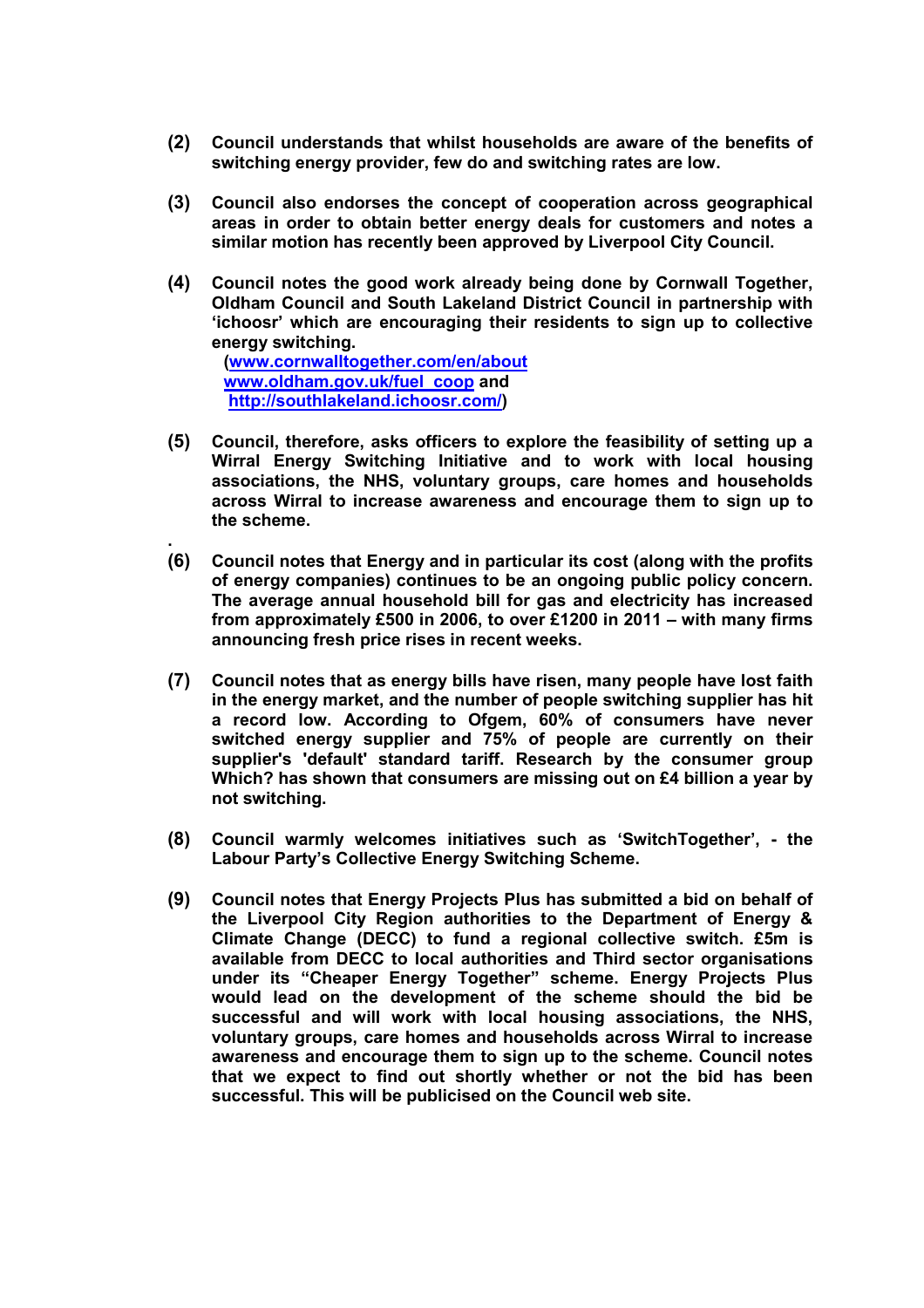#### 88 **MOTION: RECORDING AND FILMING WITHIN COUNCIL MEETINGS**

Proposed by Councillor Chris Blakeley Seconded by Councillor Geoffrey Watt

Council,

- (1) Believes the widest possible number of people should be able to easily engage in democracy, whether as active participants or interested observers via the use of blogs, microblogs, Facebook and Twitter including video and audio recordings.
- (2) Believes the Administration has made a mistake in banning the public from being able to attend and film at meetings.
- (3) Notes that in order to protect the rights of members of the public, petitioners and others who are not elected members and may interact with the Council and its committees that notices are placed in meeting rooms notifying the public that the proceedings may be recorded. Council further asks that Chairs of committees also ensure members of the public are informed at the beginning of every meeting that proceedings may be recorded and broadcast.
- (4) Council therefore reaffirms its commitment made in previous years by the Conservative and Liberal Democrat administration and in the interests of openness and transparency to ensure that all members of the public who wish to record open meetings of the Council and its committees are encouraged to do so.
- (5) Council asks the Head of Law, HR and Asset Management to make the necessary changes to the Council's constitution to incorporate the right of members of the public to record in either audio or video at all open meetings of the Council.

#### **Amendment submitted in accordance with Standing Order 7(2)**

Proposed by Councillor Bill Davies Seconded by Councillor Moira McLaughlin

*Delete everything and replace with the following*:

- (1) Council notes that the Administration has not banned the public from being able to attend and film at meetings.
- (2) The issue of filming is under review. The Acting Director of Law, Human Resources & Asset Management has been asked to look at how a balance can be struck between maintaining openness and transparency and addressing concerns among some members about what safeguards can be put in place on how video recordings might be used.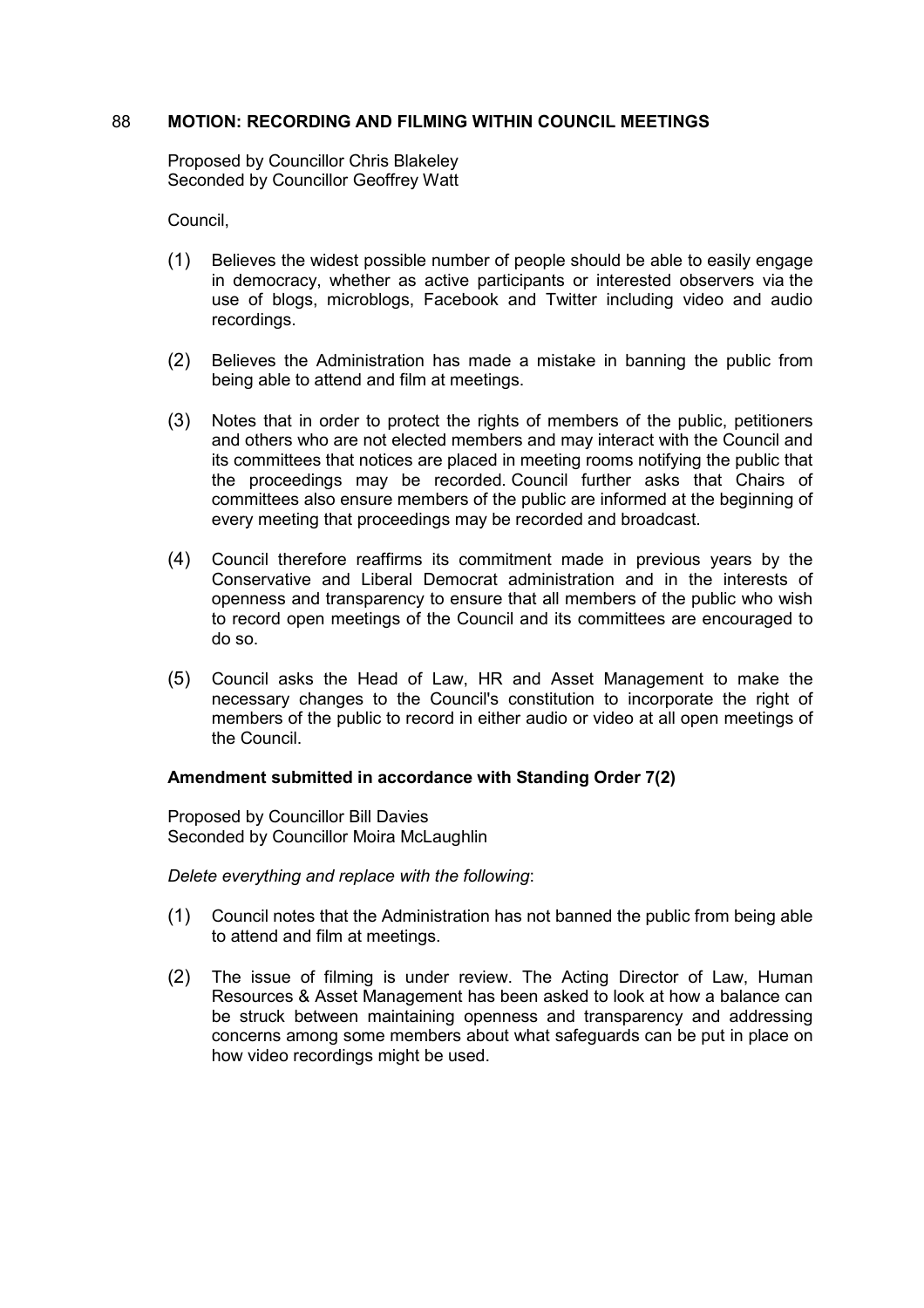- (3) Council notes that the wider issue of the Council streaming its committee meetings is being considered by the cross-party members Equipment Steering Group.
- (4) Council asks for the outcome of the review to be presented to the Licensing, Health and Safety and General Purposes Committee for detailed consideration.

Having applied the guillotine in accordance with Standing Order 7(8) the Council did not debate this matter.

The amendment was put and carried (35:26) (One abstention).

The substantive motion was put and carried (42:19) (One abstention).

#### **Resolved (42:19) (One abstention) –**

- **(1) Council notes that the Administration has not banned the public from being able to attend and film at meetings.**
- **(2) The issue of filming is under review. The Acting Director of Law, Human Resources & Asset Management has been asked to look at how a balance can be struck between maintaining openness and transparency and addressing concerns among some members about what safeguards can be put in place on how video recordings might be used.**
- **(3) Council notes that the wider issue of the Council streaming its committee meetings is being considered by the cross-party members Equipment Steering Group.**
- **(4) Council asks for the outcome of the review to be presented to the Licensing, Health and Safety and General Purposes Committee for detailed consideration.**

#### 89 **MOTION: SAFEGUARDING OUR CHILDREN AND YOUNG PEOPLE**

Motion withdrawn, see minute 80 ante.

#### 90 **MOTION: PLANNING APPLICATION APP/11/01418**

Proposed by Councillor Michael Hornby Seconded by Councillor Anthony Cox

- (1) Council notes that over 4,000 residents of Greasby and the surrounding area objected to planning application Number APP/11/01418 for the Erection of buildings for a retail unit (Sainsbury's Local Store) and Vets surgery on the car park of the Red Cat, Greasby Road, Greasby, CH49 3AT.
- (2) Council notes that Wirral Planning Department while failing to determine the application was minded to recommend Refusal and this was subsequently noted and endorsed by the Planning Committee.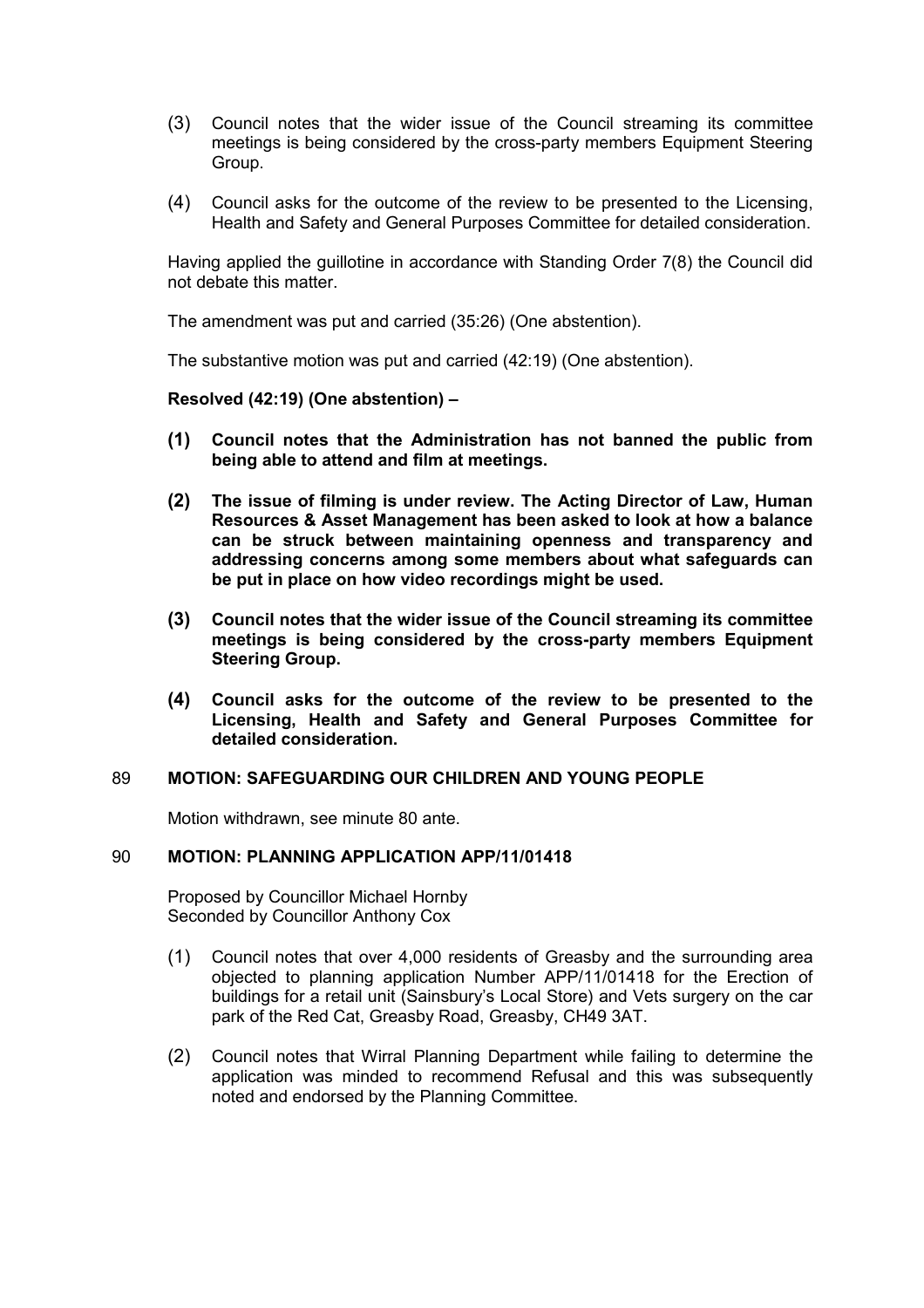- (3) Council recognises that the applicant exercised their right of appeal to the Planning Inspectorate, however, is disappointed that despite the massive local opposition the Planning Inspector allowed the appeal following an exchange of documentation effectively ignoring the voices of the local community.
- (4) Therefore Council instructs the Chief Executive to write to the Rt Hon Eric Pickles MP, Secretary of State for Communities and Local Government to express this Council's disappointment at the process and decision and requests that in the interest of Localism the Secretary of State "Calls In" the Planning Inspector's decision and orders a Public Inquiry, which will involve the local community in the decision making process ensuring this matter is dealt with in an open and transparent manner.

## **Amendment submitted in accordance with Standing Order 7(2)**

Proposed by Councillor Bernie Mooney Seconded by Councillor Brian Kenny

*Delete paragraph* (4) *and replace with the following*:

(4) Therefore Council instructs the Acting Director of Law, HR and Asset Management to consider whether there are any grounds to seek a review of the Planning Inspectorate's decision and inform Members of the Council accordingly. The Chief Executive should also write to the Rt Hon Eric Pickles MP, Secretary of State for Communities and Local Government, to express this Council's disappointment at the decision particularly given the Localism Agenda promoting engagement and involvement of the local community in local decision making processes.

Having applied the guillotine in accordance with Standing Order 7(8) the Council did not debate this matter.

The amendment was put and carried (56:5) (One abstention).

The substantive motion was put and carried (61:0) (One abstention).

## **Resolved (61:0) (One abstention) –**

- **(1) Council notes that over 4,000 residents of Greasby and the surrounding area objected to planning application Number APP/11/01418 for the Erection of buildings for a retail unit (Sainsbury's Local Store) and Vets surgery on the car park of the Red Cat, Greasby Road, Greasby, CH49 3AT.**
- **(2) Council notes that Wirral Planning Department while failing to determine the application was minded to recommend Refusal and this was subsequently noted and endorsed by the Planning Committee.**
- **(3) Council recognises that the applicant exercised their right of appeal to the Planning Inspectorate, however, is disappointed that despite the massive local opposition the Planning Inspector allowed the appeal**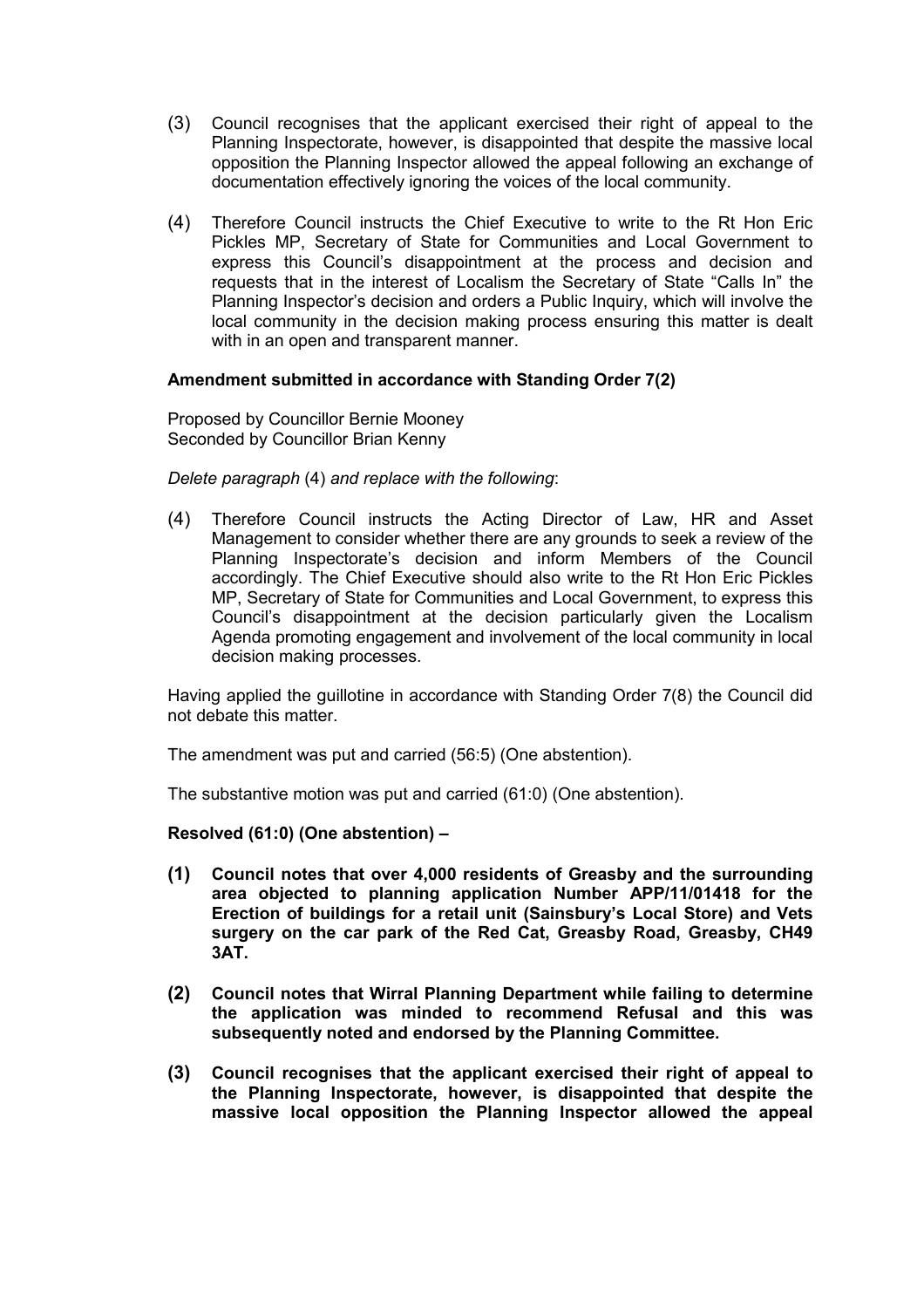**following an exchange of documentation effectively ignoring the voices of the local community.** 

**(4) Therefore Council instructs the Acting Director of Law, HR and Asset Management to consider whether there are any grounds to seek a review of the Planning Inspectorate's decision and inform Members of the Council accordingly. The Chief Executive should also write to the Rt Hon Eric Pickles MP, Secretary of State for Communities and Local Government, to express this Council's disappointment at the decision particularly given the Localism Agenda promoting engagement and involvement of the local community in local decision making processes.**

#### 91 **OBJECTION / AMENDMENT: CABINET MINUTE 132 (29/11/12) - WELFARE REFORM - LOCAL COUNCIL TAX SUPPORT SCHEME**

Proposed by Councillor Simon Mountney Seconded by Councillor Chris Blakeley

*Delete paragraph* (1) (d) *in the resolution and replace with:*

Council recognise that difficult times call for difficult decisions but during times of austerity it is important that we all make our fair contributions and this Council should lead by example and ensure that here in Wirral we are all in this together, act as one nation and we share the burden fairly. It is therefore only fair that we take every step and ensure every measure is put in place to ensure that all council tax is collected where due. It is only by doing this that those law abiding citizens who pay Council tax will only be asked to pay what is required of them and their families and not be forced to subsidise those who choose not to pay their share.

#### *Delete paragraph* (4) *in the resolution and replace with:*

It is paradoxical that cabinet see a Government transitional grant scheme as "not help(ing) Wirral" "which will have to be found by cuts elsewhere" yet the shortfall from failure to collect what is due as outlined in 1 (d) is seen as acceptable.

Having applied the guillotine in accordance with Standing Order 7(8) the Council did not debate this matter.

The objection / amendment was put and lost (19:42).

#### 92 **OBJECTION / AMENDMENT: CABINET MINUTE 132 (29/11/12) - WELFARE REFORM - LOCAL COUNCIL TAX SUPPORT SCHEME**

Proposed by Councillor Stuart Kelly Seconded by Councillor Phil Gilchrist

*Delete paragraph* (1) (b), (2), (3), (4), (5) and (6), *renumber paragraph* (7*) as new paragraph* (6) *and insert:*

(1)(b) The Local Council Tax Support Scheme proposed for 2013/14 be based upon the recommended Scheme 1 except that Working Age Claimants meet 8.5% of the Council Tax payable and excluding any saving on the non-dependant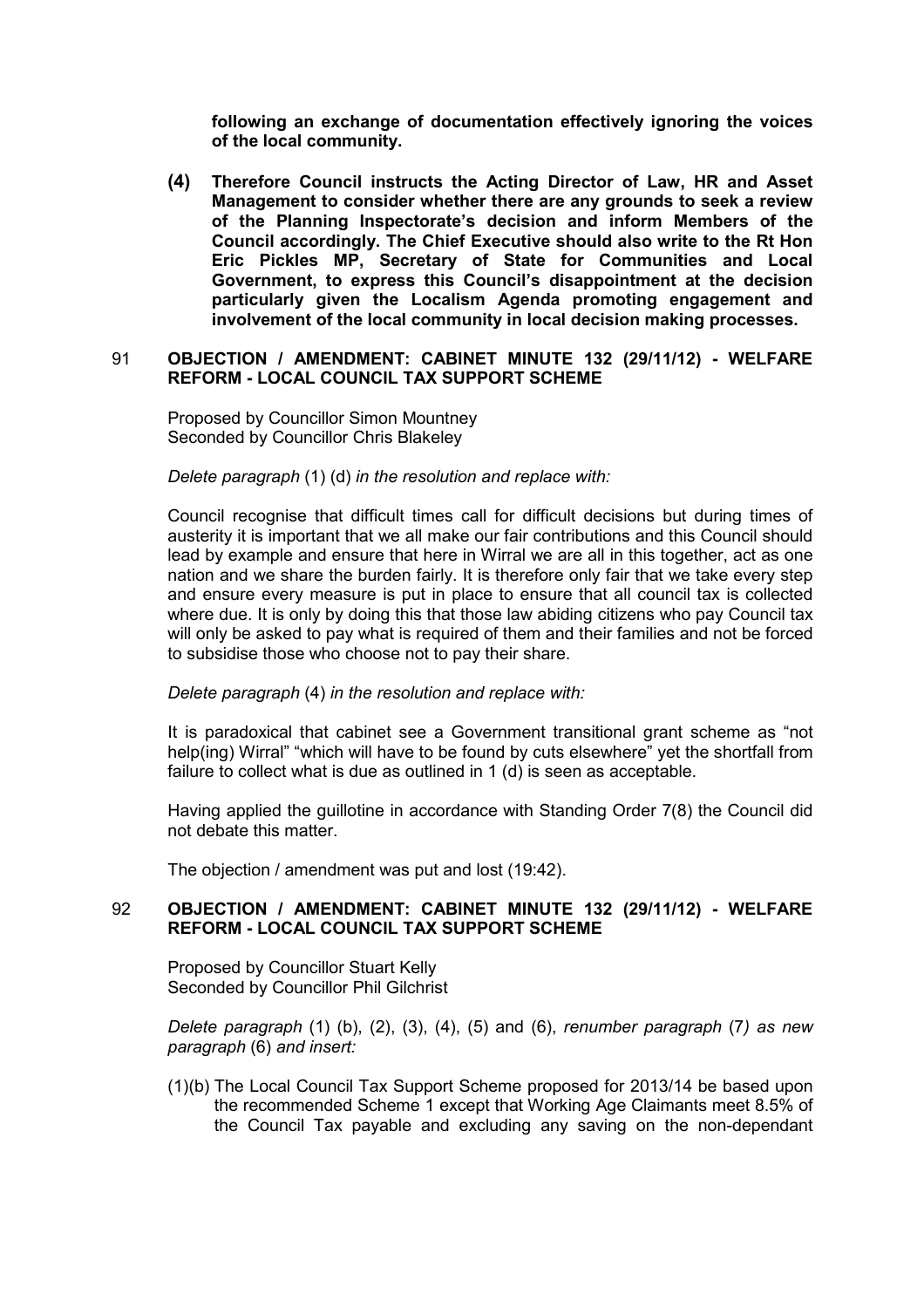deduction, the difference being met from the following changes to exemptions and discounts to empty and second homes;

- i) Class A vacant dwelling exemption discount changed to 25%
- ii) Class C vacant dwelling exemption discount changed to 25%
- iii) Class L vacant dwelling exemption removed
- iv) Second home discount removed
- v) Long term empty dwelling premium applied
- (2) Council notes the outcome of the recent consultation which shows 83% support for the principle of charges for vacant properties and second homes as a means of supporting the Council Tax Support Scheme.
- (3) It be noted that this equates to a weekly contribution on a Band A property for working age couple claimants of £1.61 compared to the £4.15 charge in the Cabinet recommendation.
- (4) Council notes that Wirral is now eligible for the Government's Transitional Grant Scheme Allocation of £748,815.
- (5) Council further resolves that part of this Grant should be allocated to a plan, to be drawn up by the Chief Executive, and reported through Scrutiny to Cabinet, which sets out how the Council, together with organisations such as RSLs and the CAB, can provide assistance to those affected. The plan should also include arrangements, including enhanced welfare rights advice and practical assistance, to ensure that people are claiming all benefits to which they are entitled.
- . (6) The four Wirral MPs be requested to lobby the Government for more funding on the Council's behalf.

Having applied the guillotine in accordance with Standing Order 7(8) the Council did not debate this matter.

The objection / amendment was put and lost (26:35).

## **Resolved – That Cabinet minute 132 (29/11/12) – Welfare Reform – Local Council Tax Support Scheme, be thus approved.**

#### 93 **VACANCIES**

The Council was requested to deal with the following appointments:

#### **Committees**

#### **1. Employment and Appointments Committee**

Councillor Chris Jones to replace former Councillor Anne McArdle as deputy

#### **2. Licensing, Health and Safety and General Purposes Committee**

Councillor Eddie Boult to replace former Councillor Peter Johnson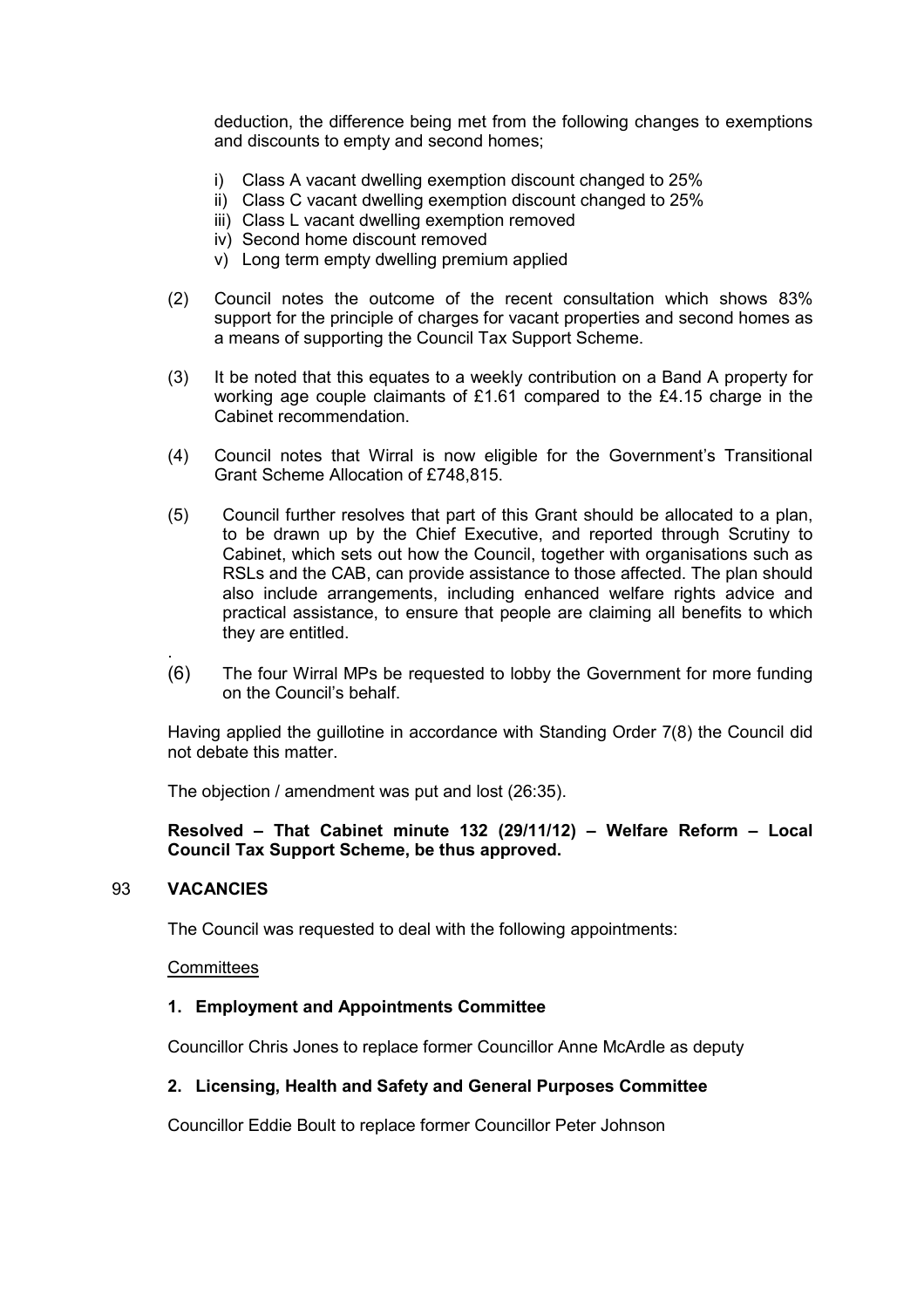## **3. Licensing Act 2003 Committee**

Councillor Irene Williams to replace Councillor Robert Gregson

## **4. Pensions Committee**

Councillor Stuart Whittingham to replace former Councillor Anne McArdle as deputy

## **5. Planning Committee**

Councillor Wendy Clements to replace former Councillor Peter Johnson

# **6. Children and Young People Overview and Scrutiny Committee**

Councillor Jean Stapleton to replace Councillor Chris Jones as deputy

## **7. Council Excellence Overview and Scrutiny Committee**

Councillor Rob Gregson to replace Councillor Chris Jones

## **8. Health and Well Being Overview and Scrutiny Committee**

Councillor Bernie Mooney to replace Councillor Chris Jones Councillor Sylvia Hodrien to replace Councillor Bernie Mooney as deputy Councillor Mike Sullivan to replace Councillor Tony Smith as deputy

#### Advisory Committees and Working Parties

## CORPORATE SERVICES

## **9. Members' Training Steering Group**

Approve an increase in the membership from 2:1:1 to 2:2:2 and that:

Councillor Mike Hornby and Councillor Phil Gilchrist be appointed to the Steering Group

## **10. Members' Equipment Steering Group**

Approve an increase in the membership from 1:1:1 to 2:2:2 and that:

Councillors Ann McLachlan, Steve Williams and Alan Brighouse be appointed to the Steering Group

CHILDREN'S SERVICES AND LIFELONG LEARNING / ADULT SOCIAL CARE AND PUBLIC HEALTH

## **11. Safeguarding Reference Group**

Councillor Chris Jones to replace former Councillor Anne McArdle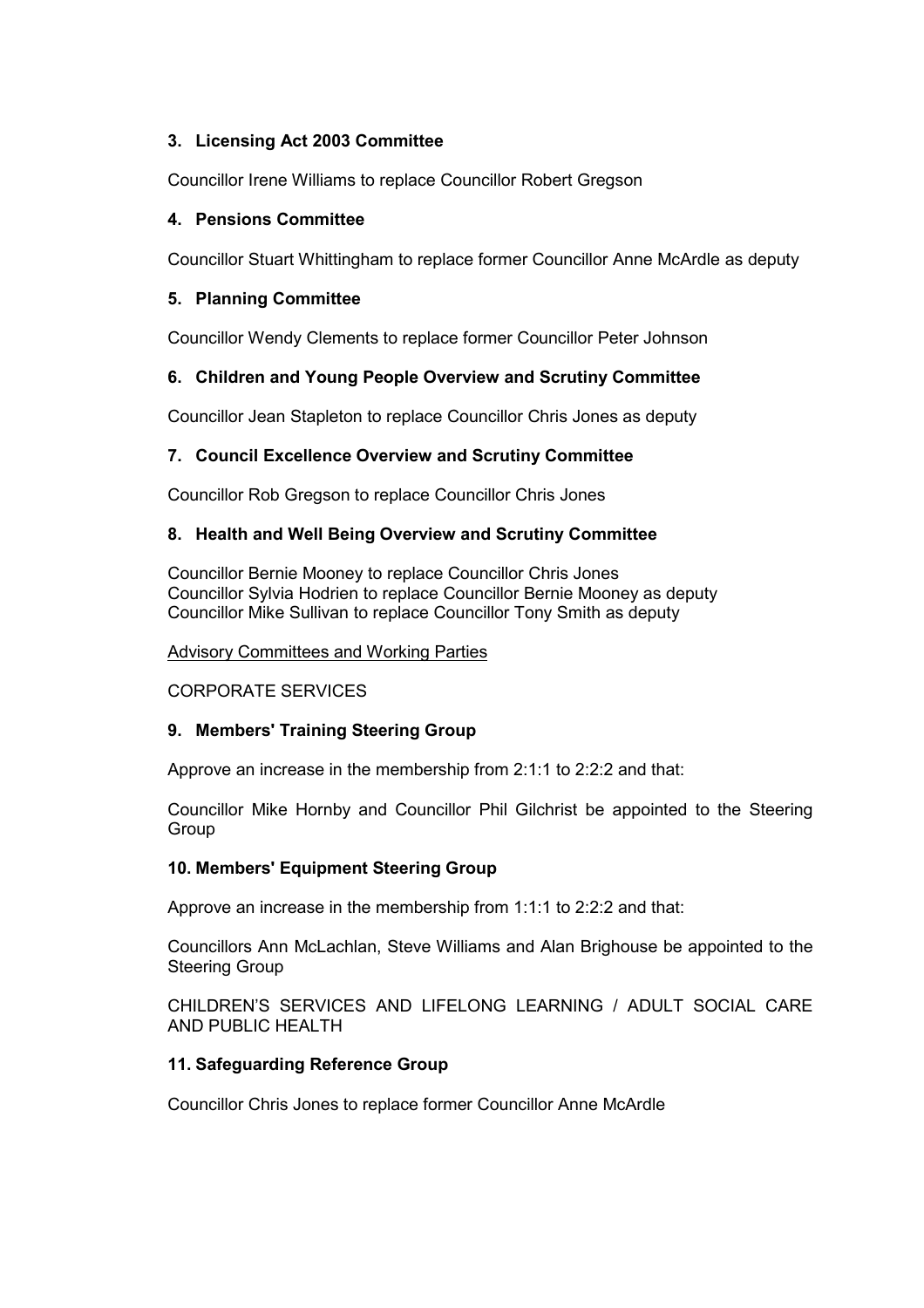## Outside Bodies

## CHILDREN'S SERVICES AND LIFELONG LEARNING

## **12. Connexions (Greater Merseyside) Ltd**

Mr D Armstrong (Assistant Chief Executive) or nominee to replace Mr J Wilkie

## **13. University of Liverpool Court**

Councillor Adam Sykes to replace former Councillor Peter Johnson

COMMUNITY AND CUSTOMER ENGAGEMENT

# **14. Leasowe Play, Youth & Community Association Management Committee**

Vacancy to replace former Councillor Anne McArdle (Defer until after by-election)

## ENVIRONMENT

# **15. Mersey Port Health Committee**

Councillor Wendy Clements to replace former Councillor Peter Johnson

## FINANCE

# **16. Strategic Partnership Assembly**

Mr G Burgess (Chief Executive) to replace Mr D Armstrong

# **17. Local Strategic Partnership Executive Board**

Mr G Burgess (Chief Executive) to replace Mr D Armstrong

## HOUSING AND COMMUNITY SAFETY

# **18. Leasowe Community Homes Management Board**

Vacancy to replace former Councillor Anne McArdle (Defer until after by-election)

## **19. Wirral Council and Riverside Challenge Fund Working Group**

Mr S Tour (Acting Director of Law, HR and Asset Management) or deputy to replace Mr B Norman

## **20. Wirral Partnership Homes – Board members**

Councillor Steve Foulkes to replace Councillor Chris Jones